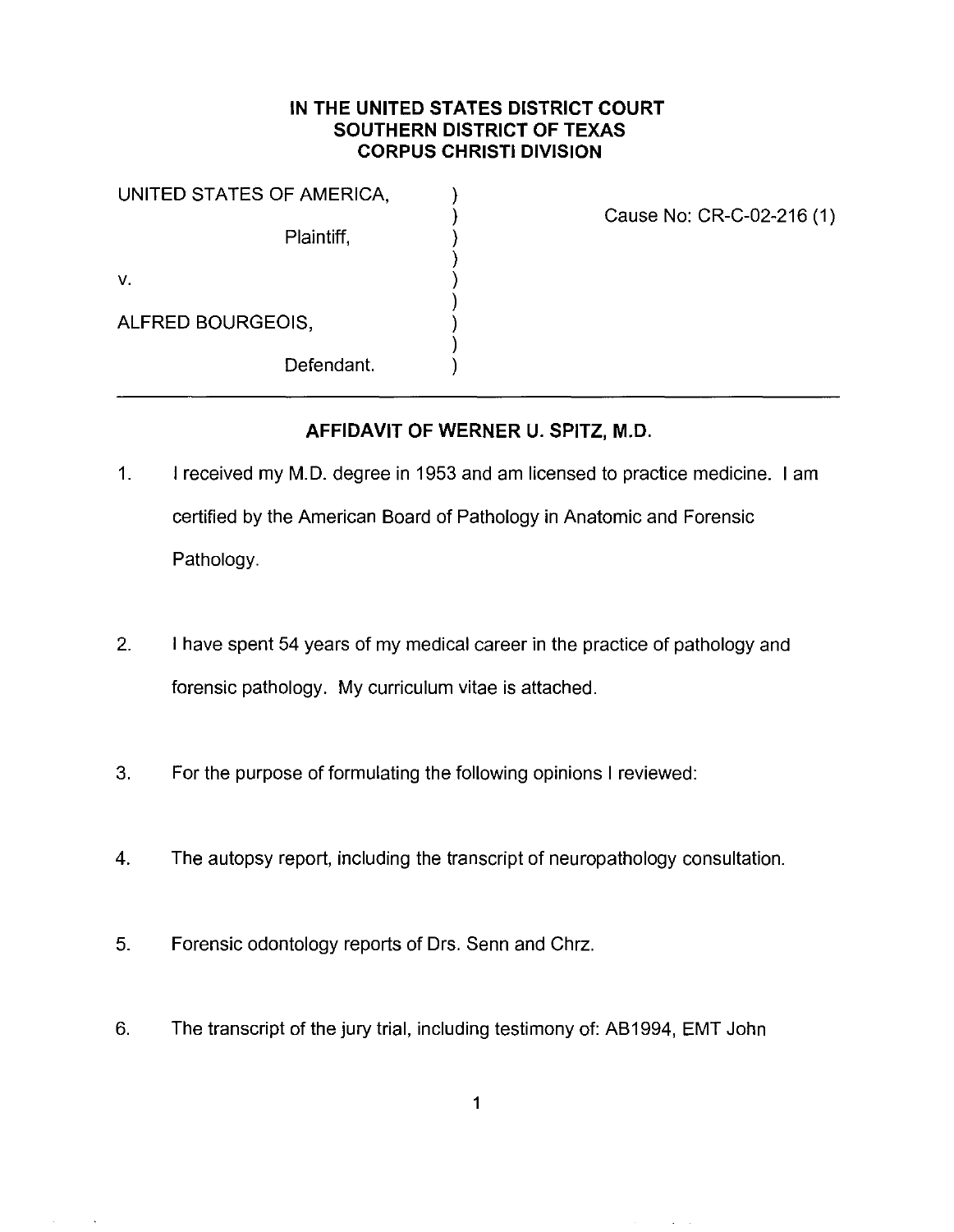Burgess, Nurse Carol Mclaughlin, FBI Agent Megan Beckett, Ors. Scott Benton, Ronald Kuffel, Elizabeth Rouse (who performed the autopsy), William Oliver, David Senn, Bryan Chrz and Noorullah Akhtar.

- 7. Several CDs with body photographs and their enhancements of 2 years and 8 months old, African American, deceased minor, **Jakerenn Gunter.**
- 8. The actual color and black and white photographs, which I reviewed are of acceptable and satisfactory quality to render an opinion.
- 9. The enhancements are misleading, confusing, exaggerate the findings, and produce artifacts.
- 10. If the documentation of bruises is at issue, the pathologist performing the autopsy can use their scalpel for such documentation and study.
- 11. Enhancing the photographs introduces new dimensions, new colors, new uncertainties, in so far as the findings in the enhancements were not present at the autopsy table.
- 12. The enhancements, in my opinion, are none other than inflammatory, without scientific merit.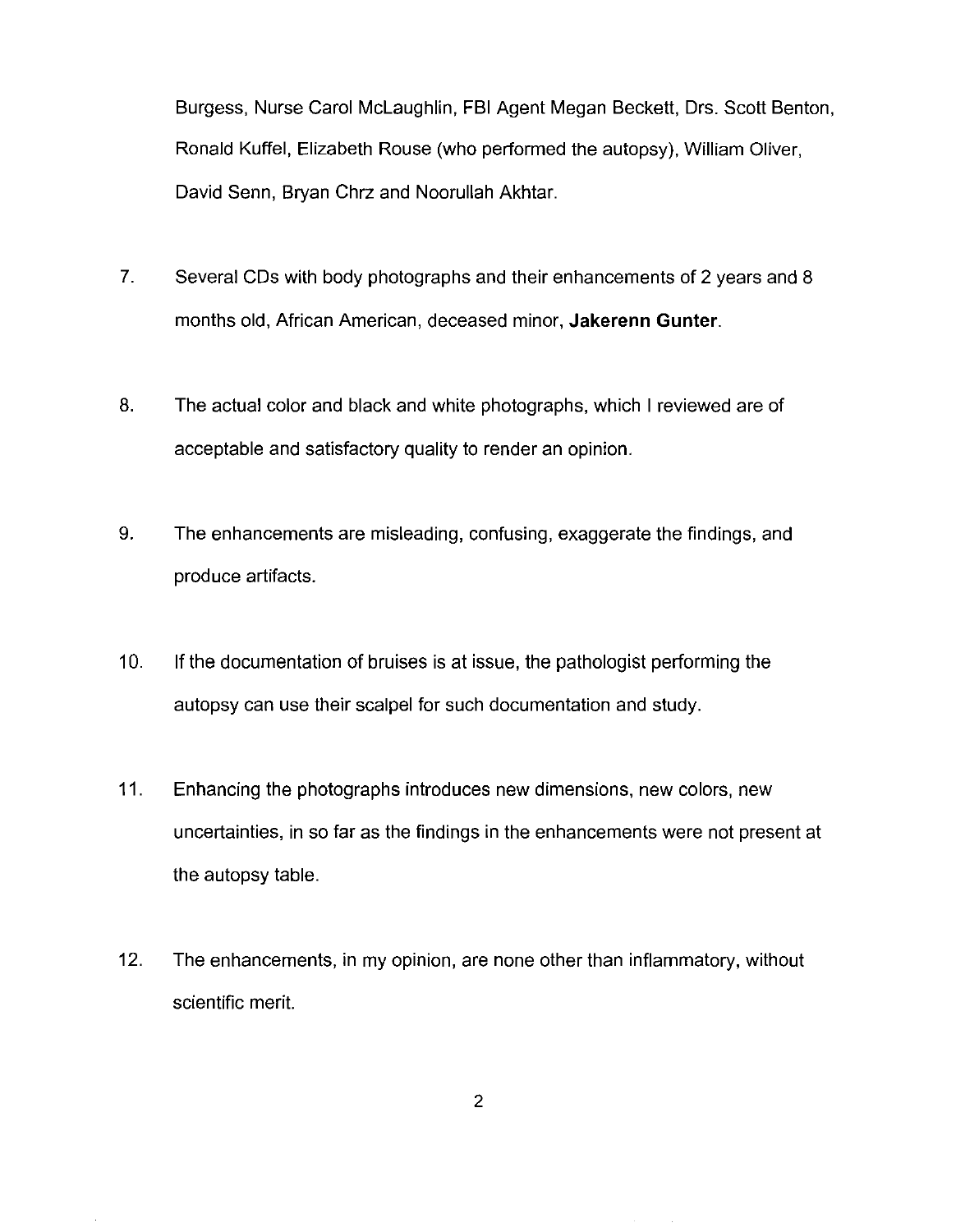- 13. Dark skinned individuals frequently have variations of skin pigment and tones often mistaken for injuries.
- 14. Odontological bite mark identification has been abundantly shown to be unreliable for identification in the absence of other studies, such as, DNA or at least blood type verification.
- 15. With regard to the testimony of Dr. Scott Benton, whereby, Jakerenn Gunter had what appeared to be inflammatory changes in the genital area, some six weeks before her death and evidence of apparent bruising at the time of the postmortem examination, as seen by Dr. Benton on photographs, it is my comment that Dr. Rouse who performed the autopsy specifically describes on page three of her report, at the end of paragraph three, "the external genitalia are those of a normal female child, and there is no evidence of any trauma to the labia or introitus. The hymen is present and appears atraumatic." Further down, in the same paragraph, the autopsy report continues "on the upper left buttock, there is a hyperpigmented macule, 1.0 x 0.6 cm consistent with a cafe au lait spot." As a forensic pathologist, being aware of the type of exposure of the body available to a pathologist performing an autopsy and directly viewing the body, I take exception with Dr. Benton's observations and consider them questionable. Dr. Rouse was in a much better position to determine if a bruise was present. She examined the entire area, described it, and determined it was normal.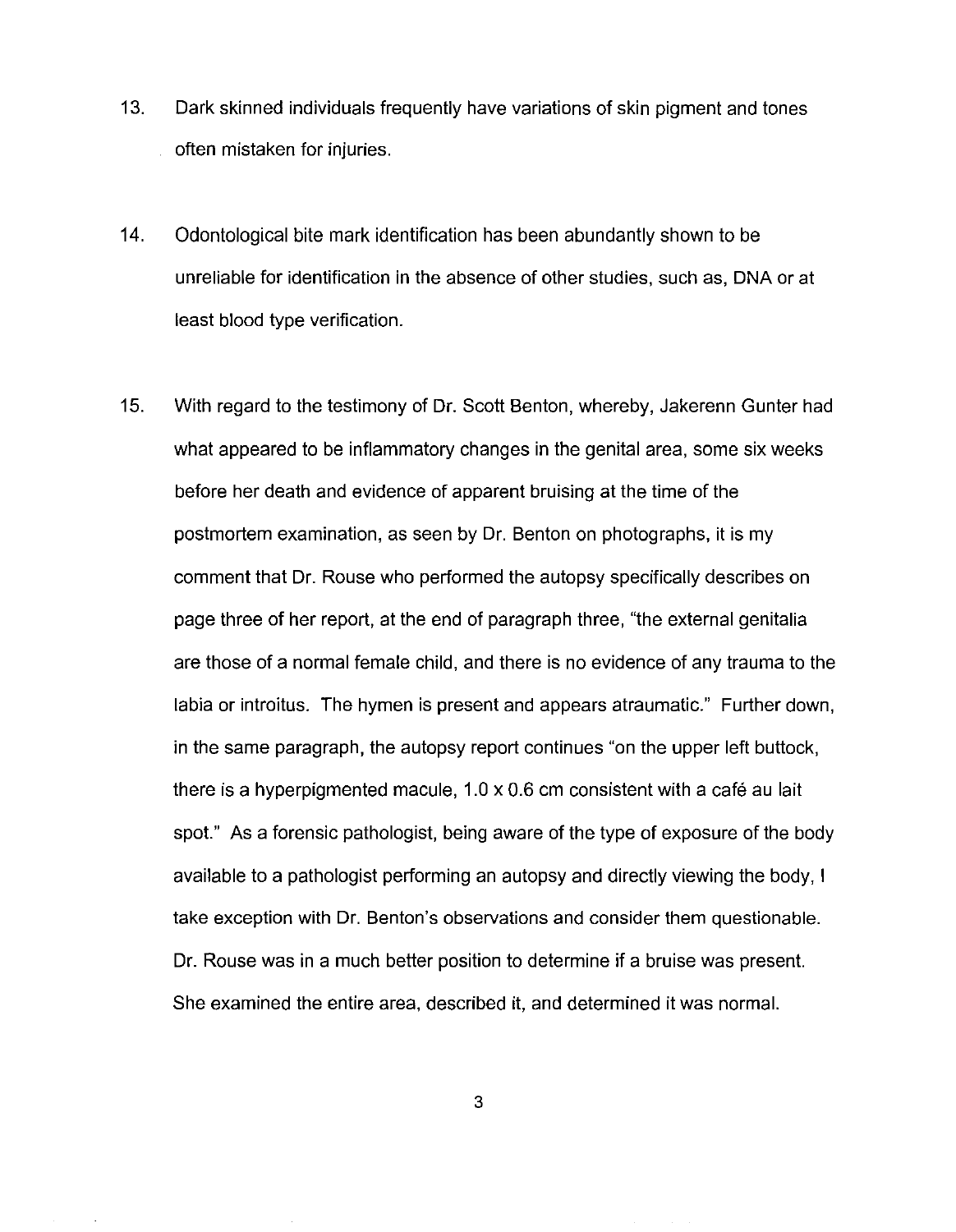- 16. The neuropathology report by Dr. Kathleen Kagan-Hallet indicates mild to moderate cerebral edema with hemorrhagic necrosis of cerebellar tonsilar tips, subdural hematoma of approximately 10 days duration and organized contusion infarcts of 7+ days duration as well as, myelin tearing and axonal bodies. The scalp bruises are relatively small and do not conform with one or more falls or forceful impacts. I disagree with the witness testimony (AB1994) whereby the child's head was struck multiple times on the interior of the vehicle. I am also surprised to see what appear to be fresh bruises of 1 or 2 days in the scalp, while the subdural bleed and contusion infarcts in the white matter show evidence of organization compatible with a week or longer. The findings place in question causation of the injuries and their timing. The scalp injuries in and of themselves would not have been life threatening and there is a question as to the life threatening nature of the cerebral injuries.
- 17. I further find it questionable how mild to moderate cerebral edema without other manifestations of brain swelling would cause cerebellar herniation and explain the death. The brain weighed 1000 grams when weighed at the autopsy. This is not a weight that would imply severe brain swelling.
- 18. The scalp bruises are relatively small and do not conform with one or more falls or forceful impacts.
- 19. All opinions rendered in this affidavit are within a reasonable degree of medical and scientific certainty.

4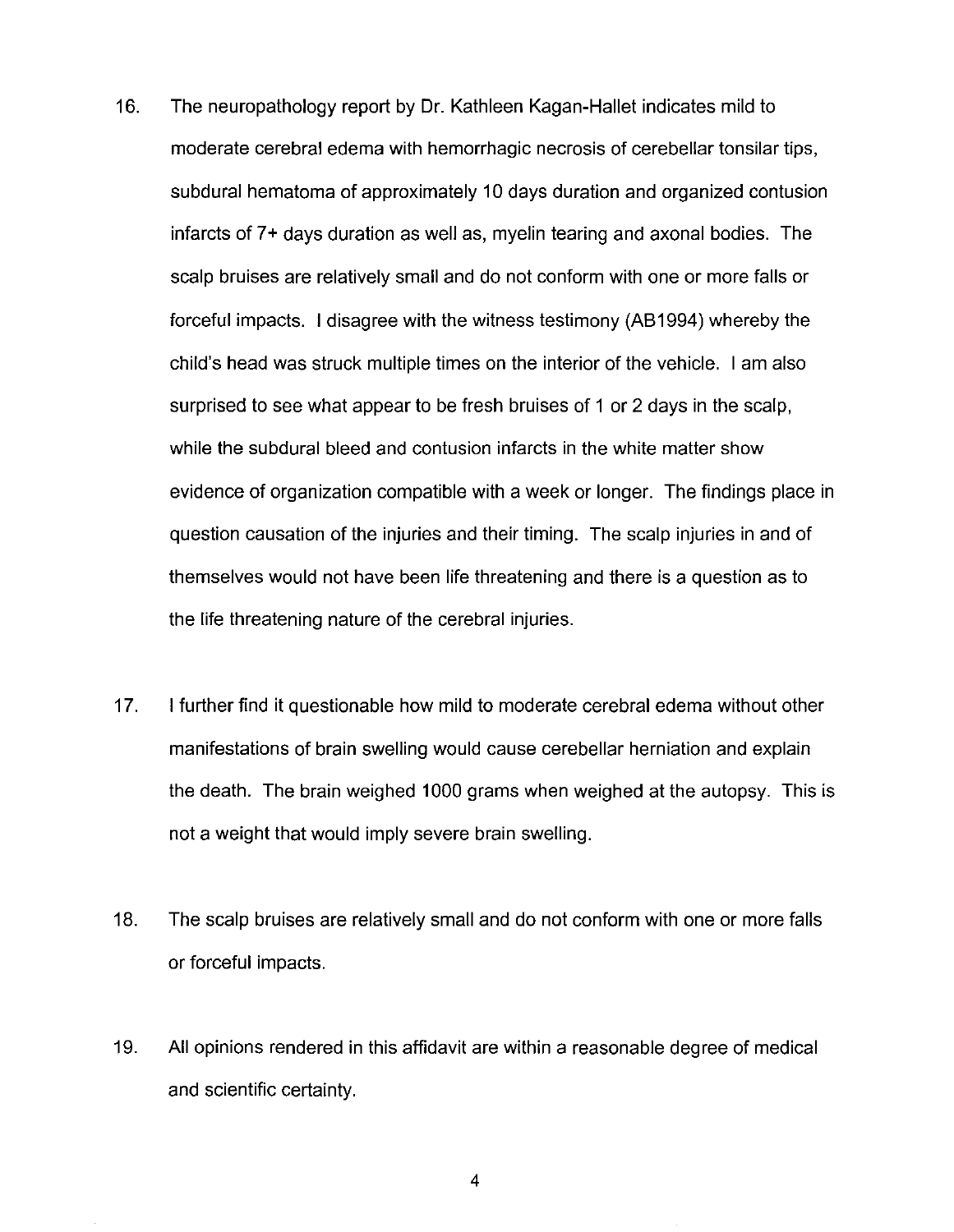20. My textbook, MEDICOLEGAL INVESTIGATION OF DEATH, 4<sup>th</sup> edition, published by Charles C. Thomas, Springfield, Illinois, 2005 discusses in greater detail many of the issues discussed in the affidavit.

FURTHER AFFIANT SAYETH NAUGHT.

Werner U. Spitz, M.D.

On this  $10^{TH}$  day of May, 2007 before me

personally appeared **Werner U. Spitz. M.D.** 

To me known to be the person who executed the

forgoing instrument, and acknowledged that he

executed the same as his free act and deed.

Sworn and subscribed to before me:

Diane L. Lucke, Notary Public County of Monroe, State of Michigan Acting in Macomb County My Commission Expires: October 20, 2011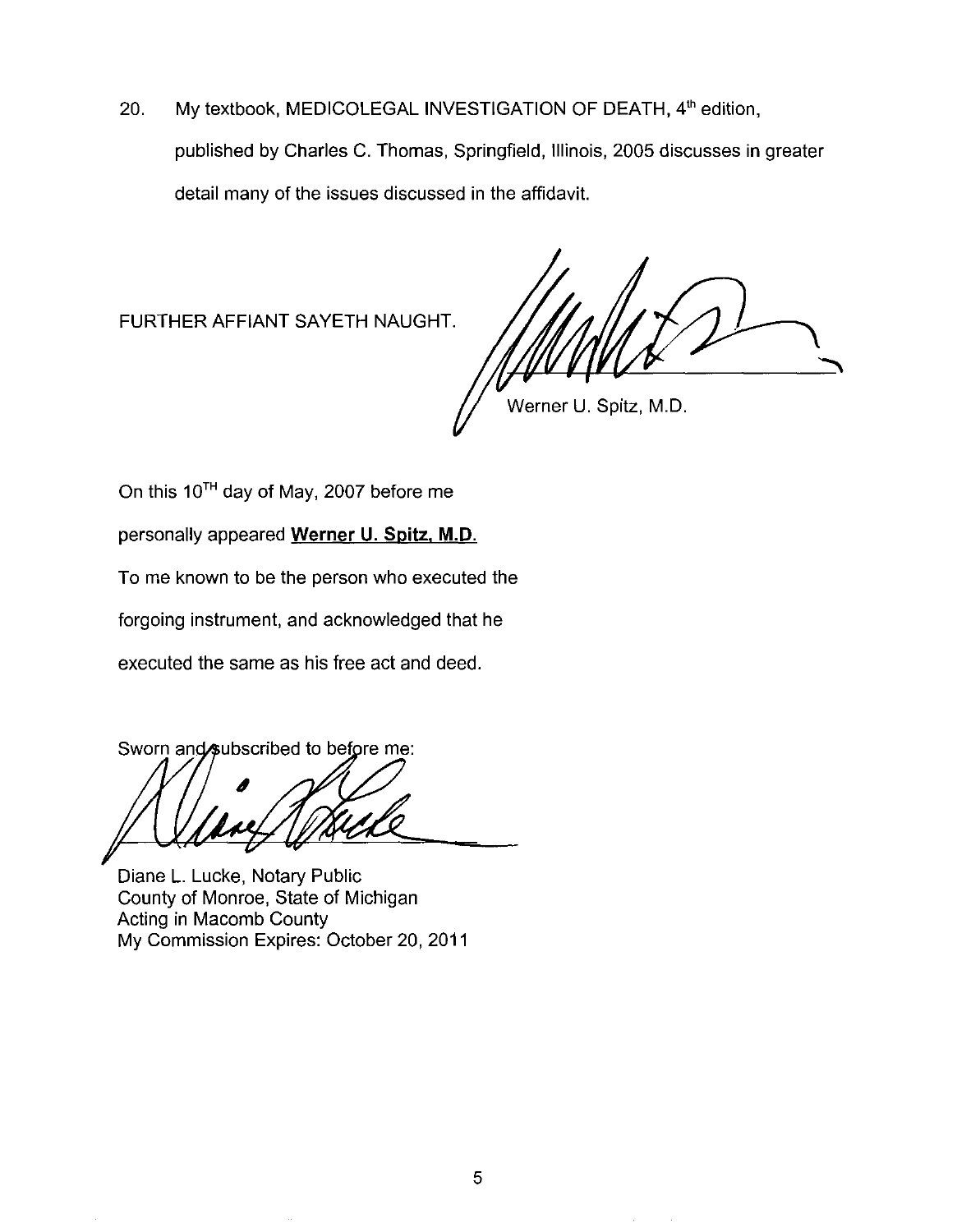# **WERNER U. SPITZ, M.D.**

Forensic Pathology and Toxicology 23001 Greater Mack St. Clair Shores, Michigan 48080-1996

Phone: (586) 776-2060 **•** Fax: (586) 776-8722

Diane L. Lucke, B.S. Administrative Assistant/Office Manager

E-mail: wuspitz@aol.com

Date of Preparation: March, 2007

Home: 850 Lakeshore Grosse Pointe Shores, Ml 48236

Telephone: (313) 884-0501

#### PERSONAL DATA:

Born: August 22, 1926 Stargard/Pomerania **Germany** 

Fluent: English, German and French

#### EDUCATION:

| Geneva University Medical School<br>Geneva, Switzerland                     | 1946-1950   |
|-----------------------------------------------------------------------------|-------------|
| Hebrew University, Hadassah<br>Medical School - Jerusalem<br>M.D. from same | 1950 - 1953 |

## TRAINING:

| Internship and residency in<br>Pathology and Forensic Pathology<br><b>Hadassah Medical School</b> | 1953 - 1959 |
|---------------------------------------------------------------------------------------------------|-------------|
| Research Fellow, Forensic Pathology                                                               |             |

University of Maryland Baltimore, Maryland

1959-1961

#### FACULTY APPOINTMENTS:

l,

| Assistant, Dept. of Forensic Pathology  |             |
|-----------------------------------------|-------------|
| Free University of Berlin, West Germany | 1961 - 1963 |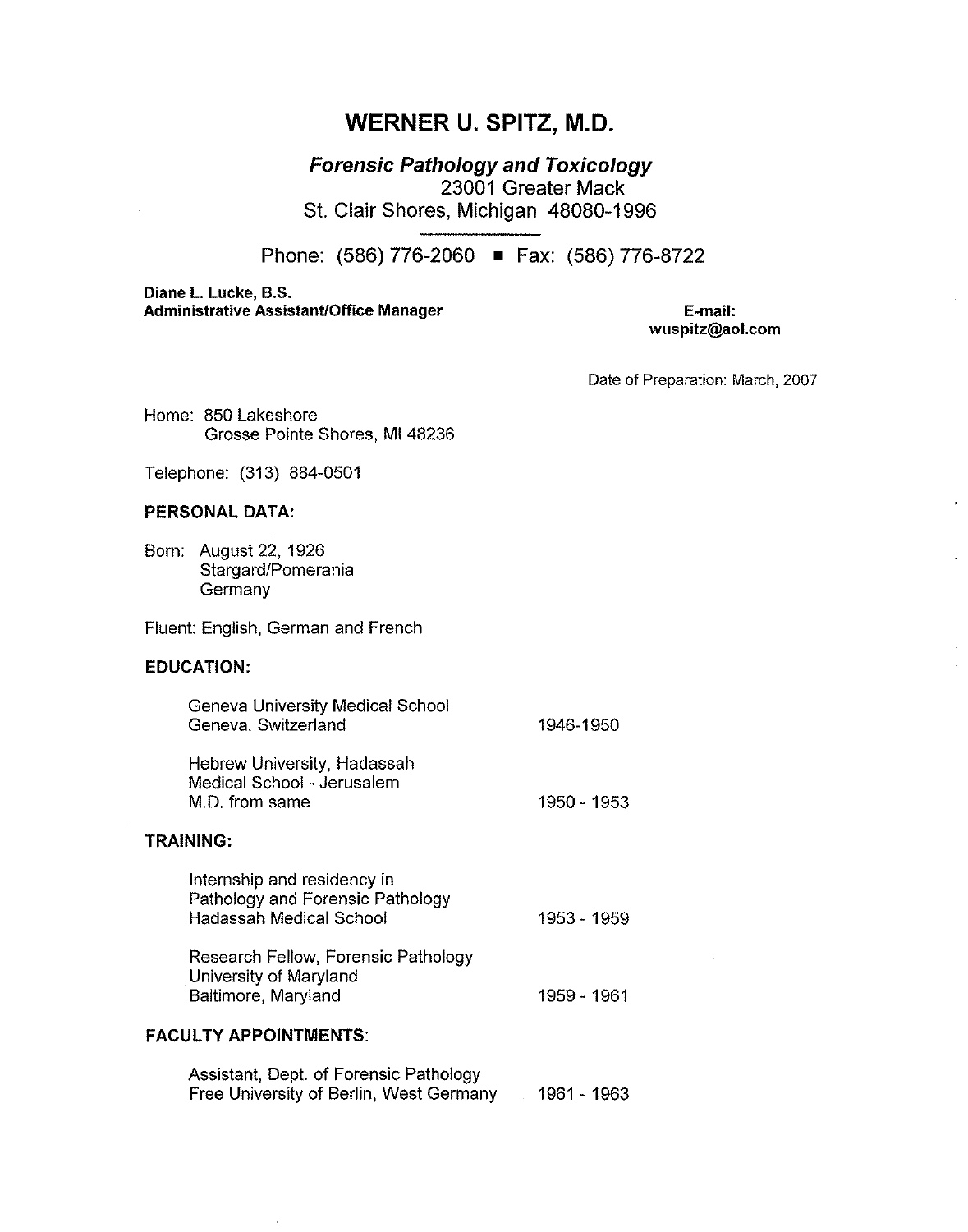|                                              | <b>Assistant Professor of Pathology</b><br>University of Maryland<br><b>School of Medicine</b><br>Associate Professor, Forensic Pathology<br>Department of Public Health Administration | 1966 - 1969 |
|----------------------------------------------|-----------------------------------------------------------------------------------------------------------------------------------------------------------------------------------------|-------------|
|                                              | Johns Hopkins University<br>Baltimore, Maryland                                                                                                                                         | 1967 - 1972 |
|                                              | <b>Clinical Associate Professor of Pathology</b><br>University of Maryland<br><b>School of Medicine</b>                                                                                 | 1969 - 1972 |
|                                              | Membership on the Graduate Faculty<br>University of Maryland<br>College Park, Maryland                                                                                                  | 1970 - 1972 |
|                                              | Professor, Department of Pathology<br><b>Wayne State University</b><br><b>School of Medicine</b>                                                                                        | $1973-$     |
|                                              | <b>Adjunct Professor of Chemistry</b><br>University of Windsor<br>Ontario, Canada                                                                                                       | 1978-       |
| HOSPITAL OR OTHER PROFESSIONAL APPOINTMENTS: |                                                                                                                                                                                         |             |
|                                              |                                                                                                                                                                                         |             |
|                                              | Associate Medical Examiner, Maryland<br><b>Medical-Legal Foundation</b><br>Baltimore, Maryland                                                                                          | 1963 - 1965 |
|                                              | Pathologist, Mount Wilson State Hospital<br>for Chest Diseases, Maryland                                                                                                                | 1964 - 1972 |
|                                              | <b>Assistant Medical Examiner</b><br>State of Maryland<br>Baltimore, Maryland                                                                                                           | 1965 - 1969 |
|                                              | Lecturer in Forensic Pathology<br>Department of Public Administration<br><b>Johns Hopkins University</b><br>Baltimore, Maryland                                                         | 1966 - 1969 |
|                                              | <b>Deputy Chief Medical Examiner</b><br>State of Maryland<br>Baltimore, Maryland                                                                                                        | 1969 - 1972 |
|                                              | Director of Research and Training<br>Maryland Medical-Legal Foundation<br>Baltimore, Maryland                                                                                           | 1967 - 1972 |

 $\mathcal{L}^{\text{max}}_{\text{max}}$ 

 $\mathcal{L}_{\mathcal{L}}$ 

 $\bar{\psi}$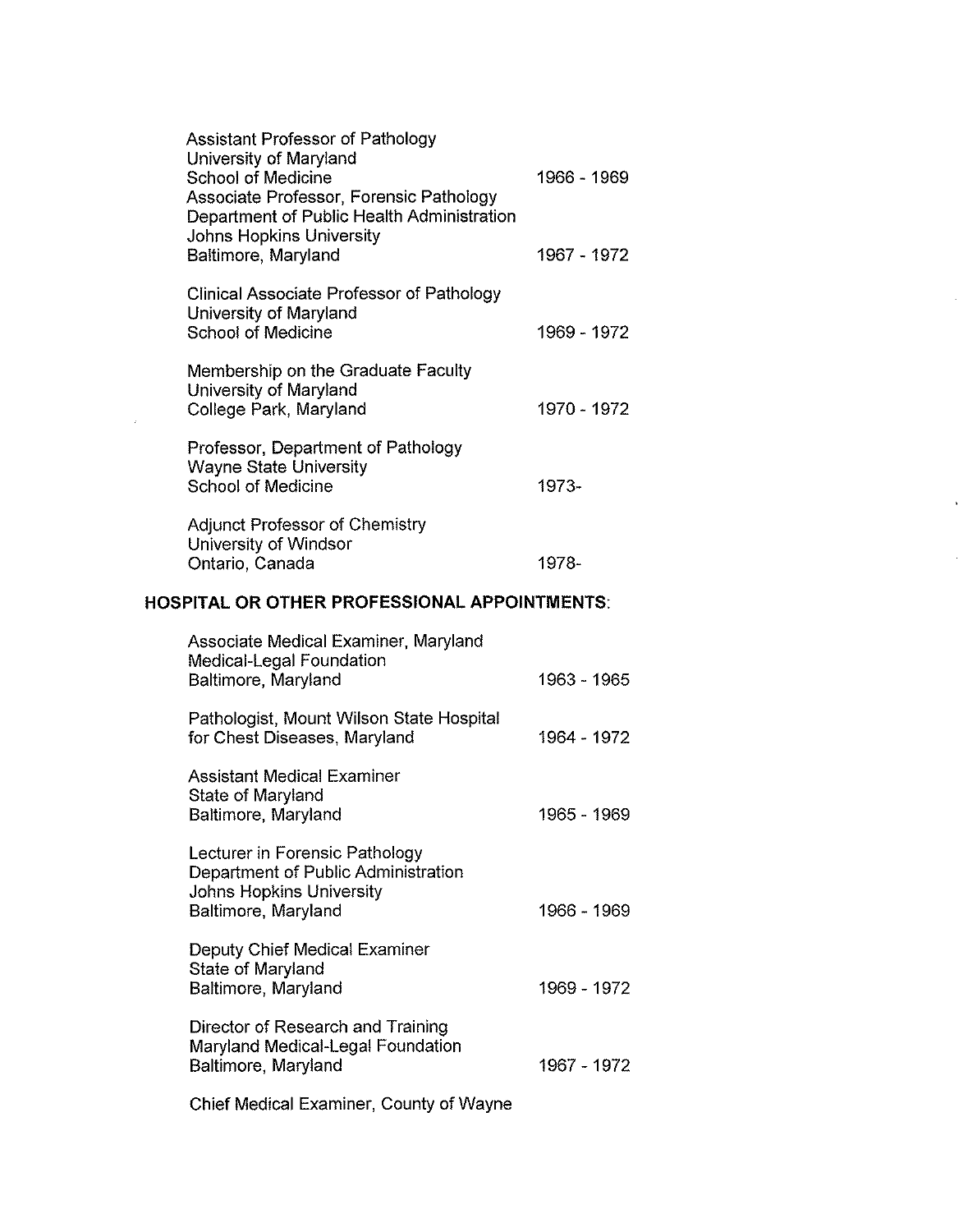| Detroit, Michigan | 1972 - 1988 |
|-------------------|-------------|
|-------------------|-------------|

Pathologist and Chief Medical Examiner County of Macomb, Michigan 1972 - 2004

#### **MAJOR PROFESSIONAL SOCIETIES:**

Michigan Association of Medical Examiners Member Executive Committee, [1986 - Present] Wayne County Medical Society

Michigan Society of Pathology, Chairman, Forensic Pathology Committee

College of American Pathologists, Fellow

American Society of Clinical Pathologists, Fellow

National Association of Medical Examiners, Board of Directors

American Academy of Forensic Sciences, Fellow, Pathology and Biology Section, Past Chairman, Nominating Committee, 1977; Secretary/Treasurer, 1980, Chairman, 1981

World Congress of Legal Medicine, Vice President, 1986

Detroit Academy of Medicine, Fellow

# **LICENSURE:**

| License to practice medicine, member countries<br>of the European Union  | 1960 |
|--------------------------------------------------------------------------|------|
| Maryland Board of Medical Examiners                                      | 1964 |
| Virginia Board of Medical Examiners                                      | 1965 |
| Washington, D.C., Commission on Licensure<br>to Practice the Healing Art | 1971 |
| Michigan Board of Registration in Medicine                               | 1972 |

## **SPECIAL TY BOARDS:**

Certification by The American Board of Pathology:

| Pathologic Anatomy        | 1961 |
|---------------------------|------|
| <b>Forensic Pathology</b> | 1965 |

## **HONORS/AWARDS:**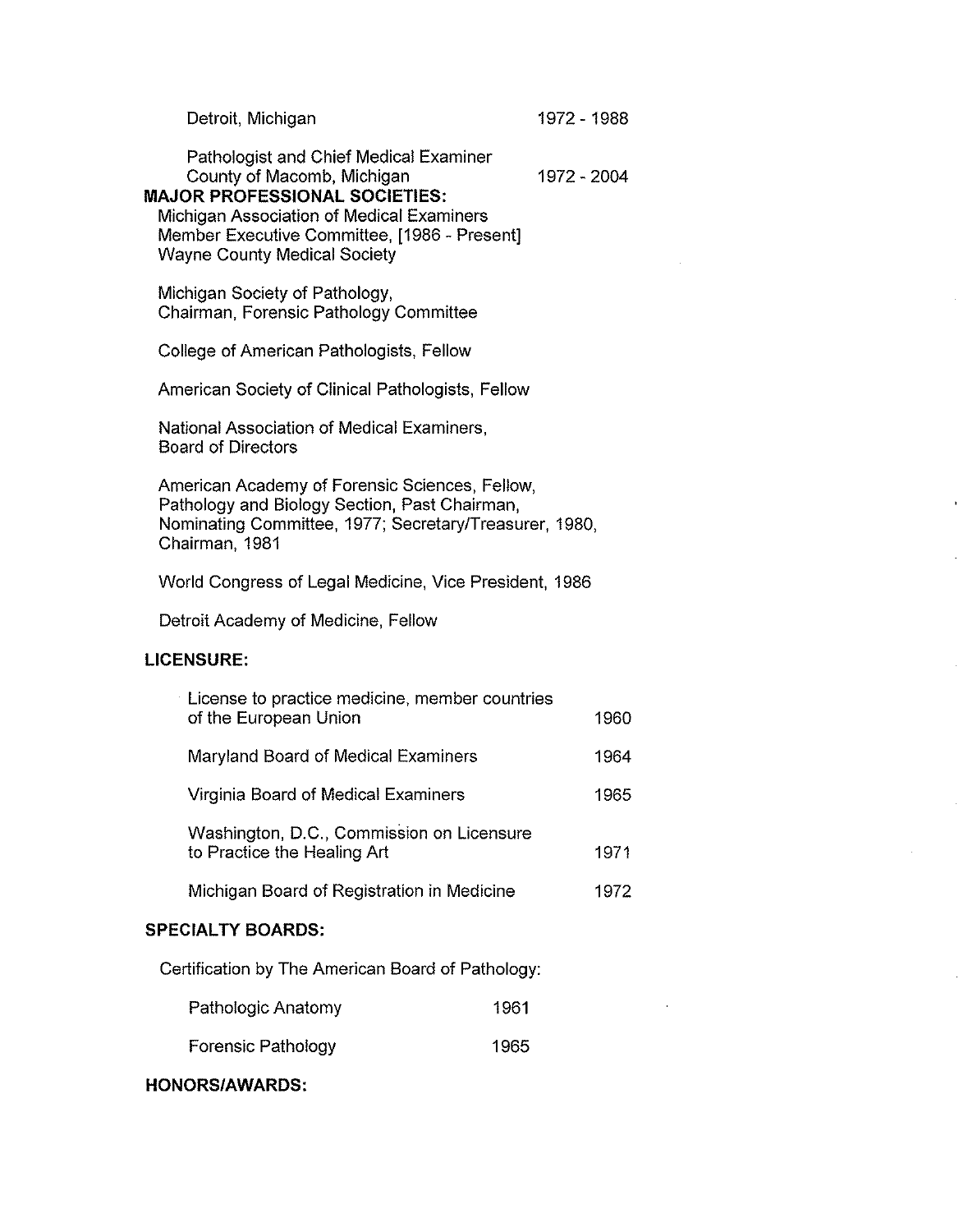American Physicians Fellowship Inc., August, 1967

Northern Virginia Arson Seminar - Certificate of Recognition of Attendance, December 2, 1967

National Association of Medical Examiners - Certificate of Membership, 1972 North End Detroit Lions Club - Certificate of Service, March 5, 1974

International Association of Bomb Technicians and Investigators - Certificate of Appreciation, May 24, 1978

The International Reference Organization in Forensic Medicine - for Continuous Support of INFORM and outstanding Contributions to Forensic Medicine, August 1, 1979

The Arizona Department of Public Safety - Certificate of Appreciation, December 7, 1979

University of Detroit - Certificate of Appreciation, February 26, 1981

Kiwanis Club of New Center, Detroit- Certificate of Appreciation, June 17, 1981

Latin American Association of Legal Medicine, May 20, 1982 - Honorary Member

Mid Atlantic Forensic Pathology Association Certificate of Recognition May 2, 1983

The American Academy of Forensic Sciences, February 15, 1983

American Medical Association - Certificate of Member in good Standing, 1984

Crockett Vocational/Technical Center- Certificate of Appreciation, May 15, 1985

Michigan Ontario Identification Association - Certificate of Appreciation, May 17, 1985

British Academy of Forensic Sciences Medicolegal and Odontological Society of Mexico, Honorary Member, 1986

Founder's Award, Michigan Eye Bank and Transplantation Center, June 15, 1986

EL lnstituto Politecnico Nacional, 1986

Crockett Vocational/Technical Center- Certificate of Appreciation, June 10, 1987

Resolution for Outstanding Service, handling mass disaster, Northwest Flight 255 plane crash, City of Romulus September, 1987

Award from Wayne County for handling of Northwest Flight 255 Plane Crash, October, 1987

Michigan Police Chaplains Association - Certificate of Appreciation, March 14, 1988

Wayne County Medical Society - Resolution for Outstanding Service, August 24, 1988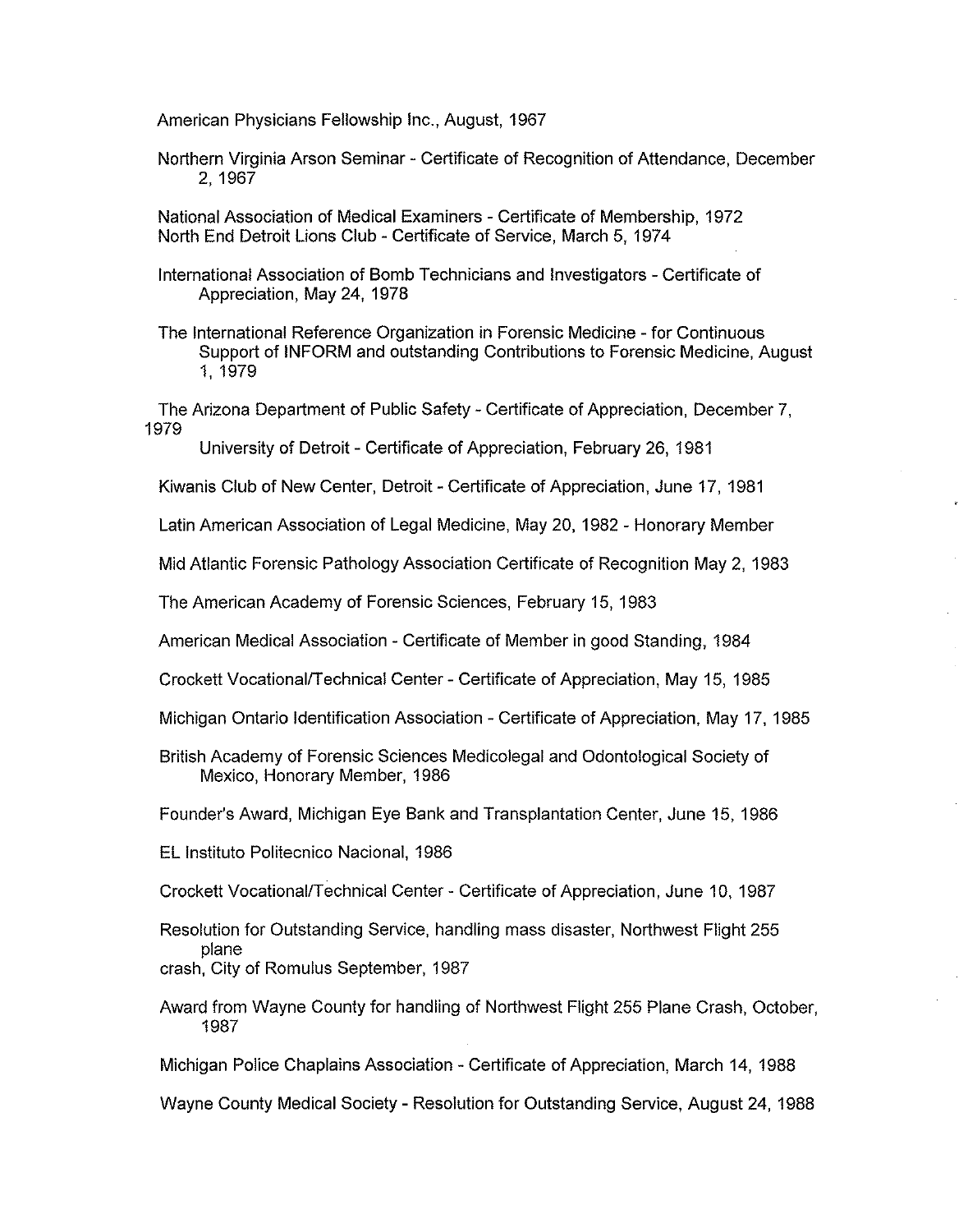New York State Police - Certificate of Appreciation, October 5, 1988

New York State Police - Certificate of Appreciation, November 8, 1990

International Symposium on Forensic Techniques - Certificate of Appreciation, June 6, 1991

New York State Police - Certificate of Appreciation, October 2, 1991

American Board of Forensic Examiners - Recognizes for High Level of Professional Scientific involvement, December 12, 1994

Special Opportunities for Amputee Rehabilitation - Acknowledgment for Sponsoring an Amputee, 1994

Wayne County Medical Society - Certificate of membership in Good Standing, 1994

New York State Police - Certificate of Appreciation, September 28, 1994

Sterling Heights Citizen's Police Academy - Certificate of Appreciation, March 22, 1995

New York State Police - Certificate of Appreciation, September 20, 1995

American Society of Clinical Pathologists January 11, 1996

New York State Police - Certificate of Appreciation, October 3, 1996

American Medical Association - Certificate of Member in Good Standing, 1996

Medicolegal Investigation of Death - Certificate of Participation, March 6 & 7, 1997

Investigation for Identification - Certificate of Completion, October 31, 1997

National Association of Medical Examiners - Certificate of Membership, 1999

Turning Point SANE Program - Recognition and Appreciation of Outstanding Effort, June 24, 1999

Dean's Award for 24 years of dedicated service to the medicolegal community and Wayne community and Wayne State University School of Medicine, March 6, 1997

National Association of Medical Examiners - Certificate of Membership, 2000

Indiana Division International Association for Identification - Certificate of Appreciation, 11<sup>th</sup> Annual Annual Indiana IAI Conference

#### **SERVICE:**

Consultant - Johns Hopkins University, Applied Physics Laboratory, Silver Spring, Maryland, 1968-1972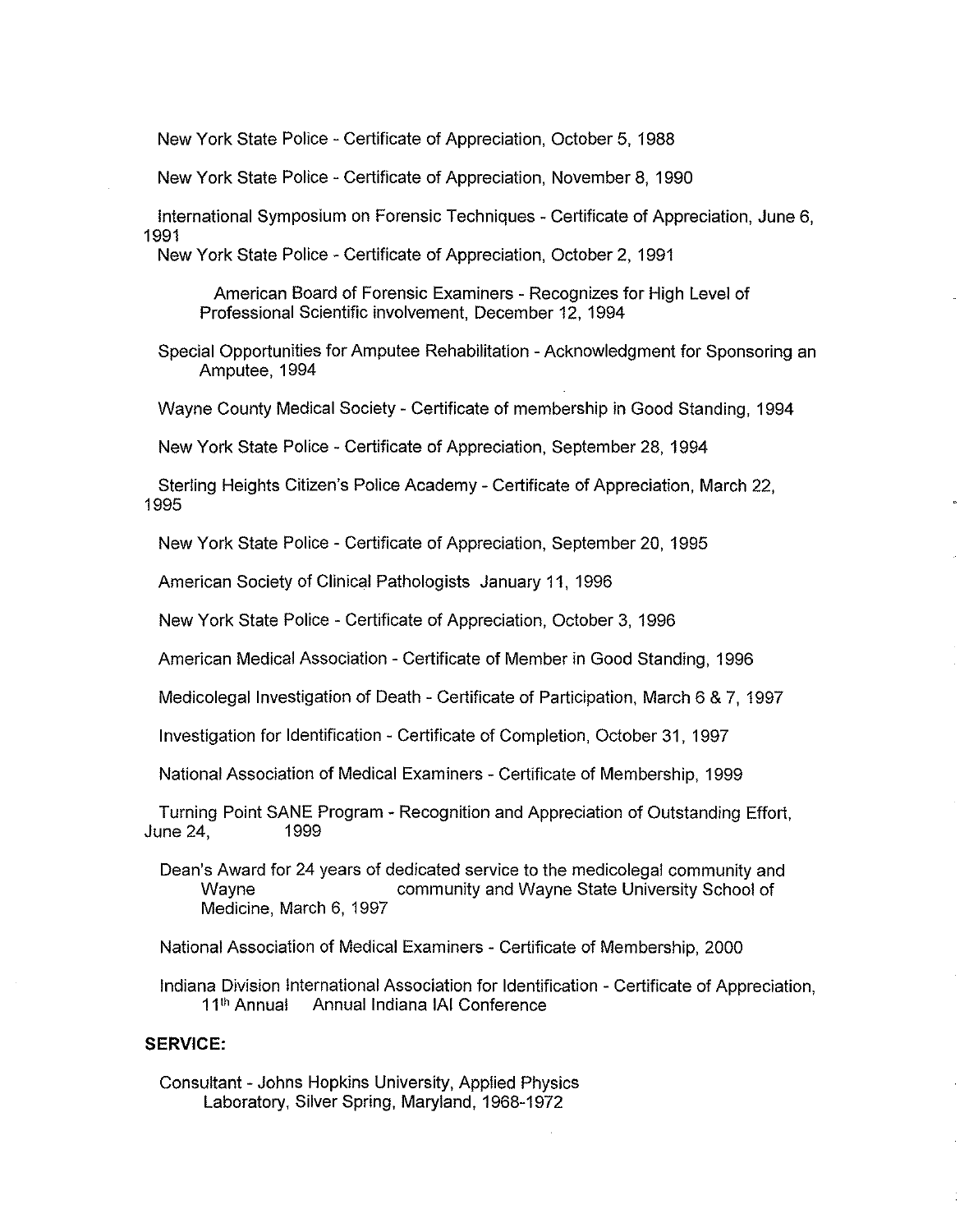Consultant - Veterans Administration Hospital Allen Park, Michigan, 1972

Consultant - Rockefeller Commission on CIA activities within the United States, investigating the circumstances surrounding the assassination of President John F. Kennedy, 1975

Member - Forensic Pathology Panel, Select Committee on Assassinations, U.S. House of Representatives, Washington, D.C., 1978

Consultant - Michigan Department of Labor, Silicosis and Dust Fund, 1977-1980

Consultant - Pan American Health Organization, November, 1978

Consultant, U.S. Borax and Chemical Company, Los Angeles, California, October 1984- Present

Consultant - NBC News for the OJ Simpson Trial, 1994-1995

Editor - Journal of Legal Medicine, Heidelberg, Germany, New York

Member - Editorial Board, American Journal of Dermatopathology

Member - Editorial Board, Journal of Forensic Sciences

Member - Editorial Board, Excerpta Medica, [Holland], Forensic Sciences

Member - Editorial Board, Forensic Science, Copenhagen Denmark, Biomedical Division - Elsevier Science Publishers, B.V.

Member - Editorial Board, The American Board of Dermatopathology, Masson Publishing USA, Inc.

Member - Test Committee, American Board of Pathology, 1974-1979

Member - Public Health Committee, Claims Review Committee, Wayne County Medical Society, 1979

Member - Probus Award Selection Committee, 1979

Listed -American Men and Women of Science, 12th Edition

Listed - Who's Who in America (Life member, 2000)

**TEACHING:**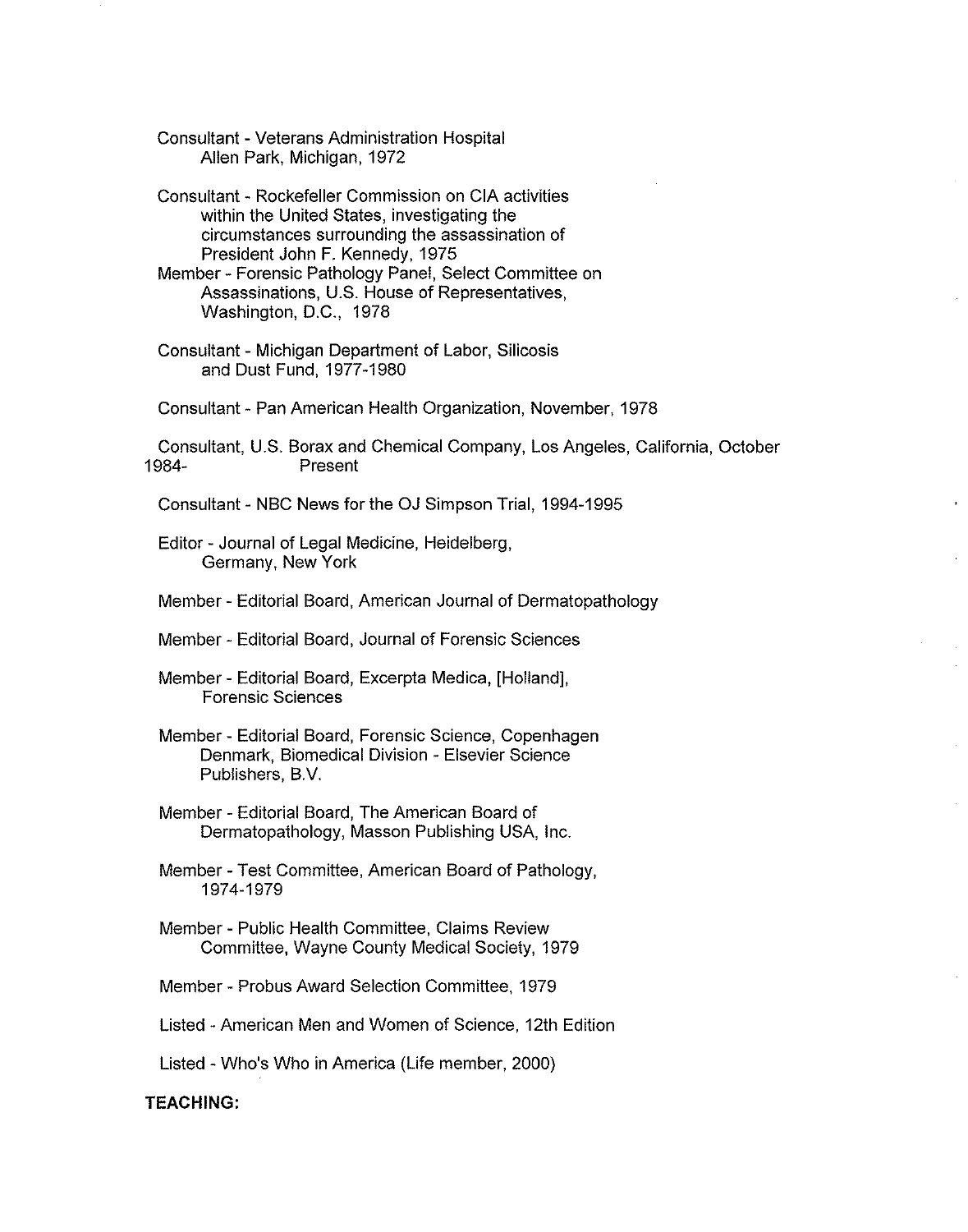| 28 years Professor, Department of Pathology<br><b>Wayne State University</b><br><b>School of Medicine</b>                                               | $1973 -$     |
|---------------------------------------------------------------------------------------------------------------------------------------------------------|--------------|
| 2 years Assistant, Dept. of Forensic Pathology<br>Free University of Berlin, West Germany                                                               | 1961 - 1963  |
| 3 years Assistant Professor of Pathology<br>University of Maryland<br><b>School of Medicine</b>                                                         | 1966 - 1969  |
| 5 years Associate Professor, Forensic Pathology<br>Department of Public Health Administration<br><b>Johns Hopkins University</b><br>Baltimore, Maryland | 1967 - 1972  |
| 3 years Clinical Associate Professor of Pathology<br>University of Maryland<br><b>School of Medicine</b>                                                | 1969 - 1972. |
| 2 years Membership on the Graduate Faculty<br>University of Maryland<br>College Park, Maryland                                                          | 1970 - 1972  |
| 21 years Adjunct Professor of Chemistry<br>University of Windsor<br>Ontario, Canada                                                                     | 1978 -       |

## **GRANT SUPPORT:**

U.S. Government (HEW) Institute of Maternal Health, \$ 800,000 Grant for Research and Counseling of Sudden Infant Death. 1975-1985.

Grant from Eli Lilly for a study of propoxyphen. \$ 2,500. 1985.

State of Michigan, Office of Substance Abuse Services, Designer Drug grant,\$ 3,000. 1986-1987.

Participated in a combined study with Michigan Department of Health, Detroit Health Department to determine the frequency of AIDS in medical examiner cases. approximately \$ 2,000. 1987.

# **TESTIMONY IS NOT INCLUDED: LIST IS AVAILABLE UPON REQUEST**

## **PUBLICATIONS:**

1. A Contribution to Pulmonary Acariasis in Imported Rhesus Monkeys. Bull. Res. Council of Israel 6E (2): 119-122, (1957).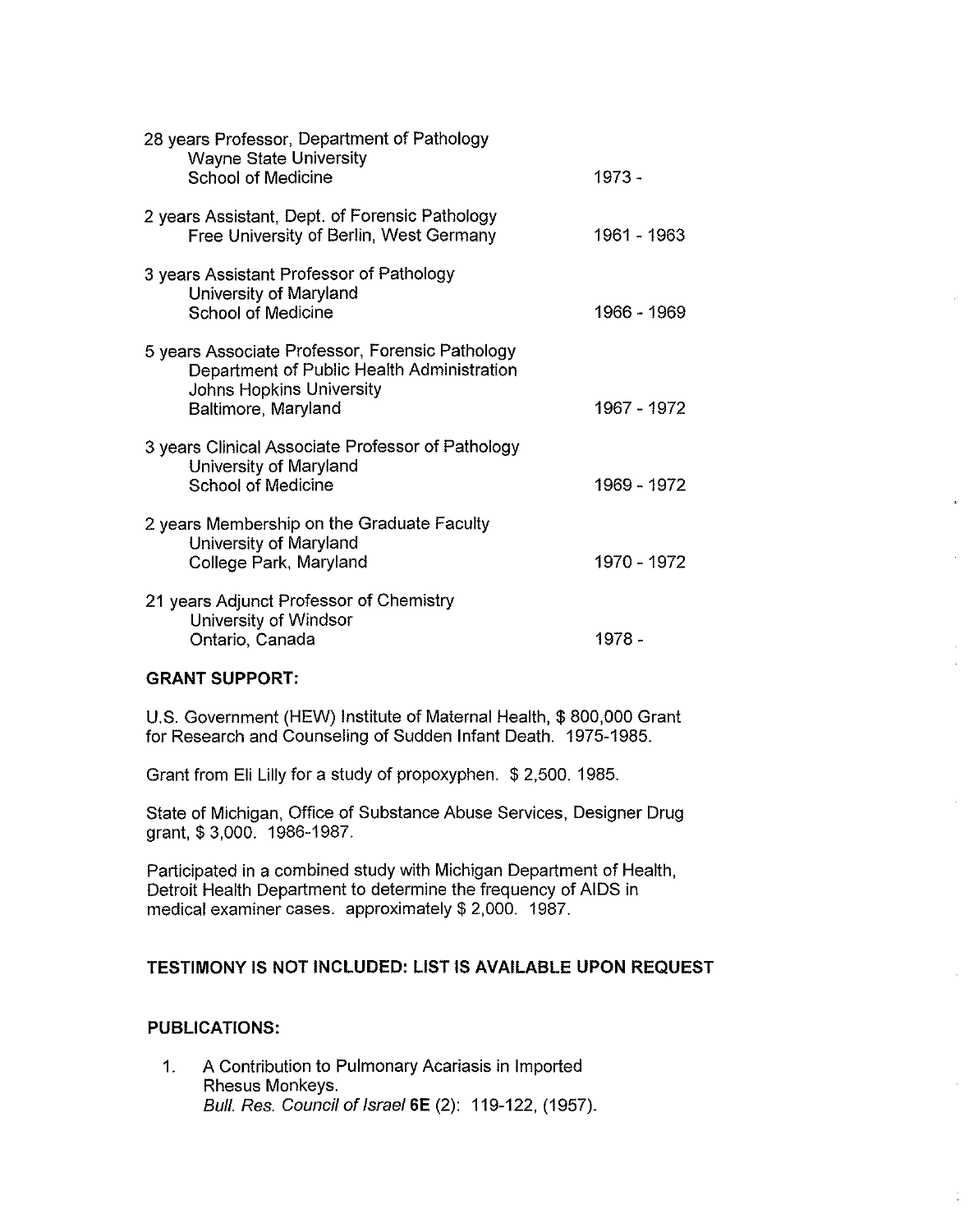Spitz, W.U.

- 2. Mycetoma Pedis. A.M.A. Arch. Dermal. **75:** 855-863, (1957). Ziprkowski,L., Altmann,G., Dalith,F. and Spitz,W.U.
- 3. Mechanism of Death in Fresh-Water Drowning. A.M.A. Arch. Path., **71:** 661-668, (1961). Spitz, W.U. and Blanke, R.
- 4. Increase of Body Weight as an Additional Criterion in Establishing the Diagnosis of Fresh Water Drowning. Newsletter -Am. Acad. Forensic Sci., March-April, 1961. Spitz, W.U. and Fisher, R.S.
- 5. Physical Activity Until Collapse Following Fatal Injury by Firearms and Sharp Pointed Weapons. *J.* Forensic Sci., **6,** (3): 290-300, (1961 ). Spitz, W.U., Petty, C. and Fisher, R.
- 6. Subdurale Blutungen aus isolierten Verletzungen von Schlagadern an der Hirnoberflache durch stumpfe Gewalt. Virchows Arch. Path. Anal. **336:** 87-98, (1962), Krauland, W., Mallach, H.J., Missoni, L. und Spitz, W.U.
- 7. Diagnose des Ertrinkungstodes durch den Diatomeen-Nachweis in Organen. Disch. Z. ges. gerichtl. Med. **54:** 42-45, (1963). Spitz, W.U.
- 8. Recovery from Drowning. Brit. Med. J., **5364,** 1678, (1963). Spitz, W.U.
- 9. The Significance of Diatoms in the Diagnosis of Death by Drowning. *J.* Forensic Sci., **9,** (1): 11-18, (1964). Spitz, W.U. and Schneider, V.
- 10. Befunde bei vorubergehender Wiederbelebung nach Elektrounfall. Munch. Med. Wchschr.106.Jg., (11): 495-498, (1964). Spitz, W.U.
- 11. Untersuchungen von Luftfiltrationsstreifen aus verschiedenen Gebieten der Bundesrepublik auf ihren Diatomeengehalt. - Ein Beitrag zum Beweiswert von Diatomeen fur die Diagnose des Ertrinkungstodes. - Disch. Z. ges. Gerichtl. Med. **56:** 116-124, (1965). Spitz, W.U., Schmidt, H. and Fett, W.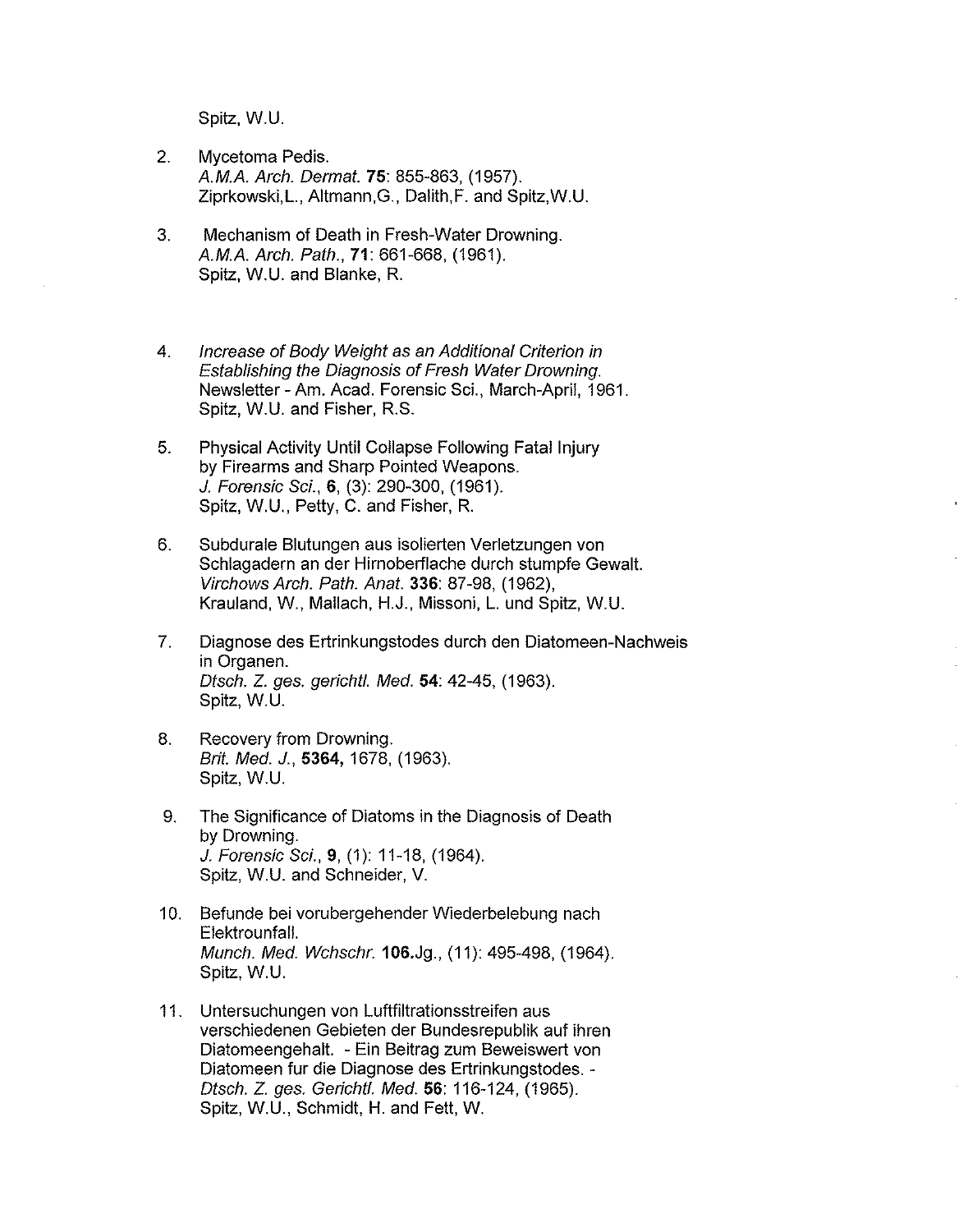- 12. Techniques of Identification Applied to 81 Extremely Fragmented Aircraft Fatalities. J. Forensic Sci., 10, (2): 121-135 (1965). Fisher, R., Spitz, W.U., Breitenecker, R. and Adams, J.
- 13. Hemorrhagic Pancreatitis Following a Kick in the Abdomen - Report of a Case. J. Forensic Med., 12 (3): 105-107, (1965). Spitz, W.U.
- 14. Ultrastructural Alterations in Rat Lungs. Changes After lntratracheal Perfusion with Freshwater and Seawater. *A.MA.* Arch. Path. 81: 103-111, (1966). Reidbord, H. and Spitz, W.U.
- 15. Ultrastructural Alteration in Rat Lungs. Changes Following Asphyxiation. *A.MA.* Arch. Path. 82: 80-84, (1966). Reidbord, H. and Spitz, W.U.
- 16. Weitere Untersuchungen Zur Diagnostik des Ertrinkungstodes durch Diatomeennachweis. Disch. Z. ges. gerichtl. Med., 58: 195-204, (1966). Spitz, W.U. and Schmidt, H.
- 17. Enzymologic Approach to the Diagnosis of Death by Drowning - Preliminary Report. Am. J. Clin. Path., **47** (6): 704-708, (1967). Spitz, W.U., Burfitt,H., Freimuth,H. and Michaelis,M.
- 18. Reconstruction of Accidents: Integration of Pathological Findings and Roadside Evidence. Proceedings of the International Conference on Accident Pathology, June 6-8, 1968, Washington, D.C. U.S. Government Printing Office. Brinkhous, K. (Editor) and Spitz, W.U.
- 19. Enzymatic Changes in Asphyxia, Experimental Pulmonary Edema and Drowning. Am. J. Clin. Path., 51 (1): 102-106, (1969). Spitz, W.U., Hebel, R. and Michaelis, M.
- 20. Drowning: Principles of resuscitation differ according to whether drowning takes place in fresh water or salt water. (Its Pathogenesis, Clinical and Post Mortem Aspects). Hospital Medicine, 5 (7): 8-18, (1969). Spitz, W.U.
- 21. Rikoschett oder KontaktschuBverletzung.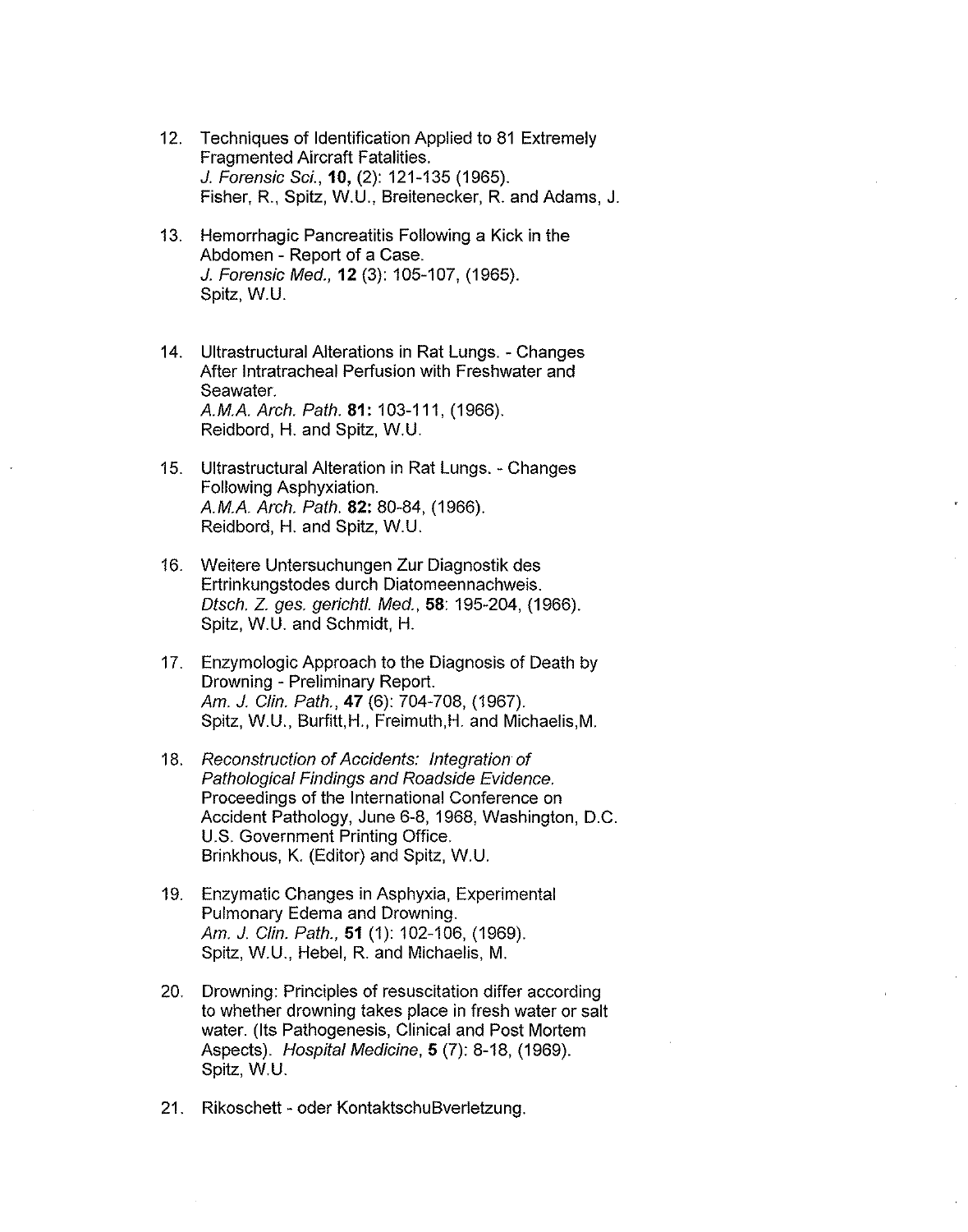Disch. Z. ges. gerichtl. Med., 66: 153-160, (1969). Spitz, W.U.

- 22. Histochemical Changes in Experimental Drowning, Pulmonary Edema and Asphyxia. J. Forensic Med., **16** (3): 79-85, (1969). Spitz, W.U., Silverman, B., Michaelis, M.
- 23. Does Illness Cause Crashes? 3rd. Triennial Congress of Motor Vehicle Accidents, New York, June, 1969, JAMA, **208** (12): 2257, (1969). Baker, S. and Spitz, W.U.
- 24. Stud Gun Injuries. In: lnternan. Microfilm Journal, **4** (4) and J. Forensic Med.17 (1): 5-11, (1970). Spitz, W.U. and Wilhelm, R.
- 25. Age Effects and Autopsy Evidence of Disease in Fatally Injured Drivers. JAMA **214** (6): 1079-1088, (1970). Baker, S. and Spitz, W.U.
- 26. Laboratory Diagnosis of Drowning. Werner U. Spitz. Chapter in - LABORATORY DIAGNOSIS OF DISEASES CAUSED BY TOXIC AGENTS, Editors - Sunderman and Sunderman, Warren H. Green, St. Louis, Missouri, 1970.
- 27. Post Mortem Changes of pH in Rabbits' Vitreous Body Compared with Brain and Liver. Invest. Opthal. **9:** 158, (1970). Spitz, W.U., Hebel, R. and Michaelis, M.
- 28. Injury by Birdshot. J. Forensic Sci., **15** (3): 396-402, (1970). Di Maio, V. and Spitz, W.U.
- 29. Essential Post Mortem Findings in the Traffic Accident Victim. A.M.A. Arch. Path., **90:** 451-457, (1970). Spitz, W.U.
- 30. Medicolegal Investigation of a Bomb Explosion in an Automobile. J. Forensic Sci., **15** (4): 537-552, (1970). Spitz, W.U., Sopher, I. and Di Maio, V.
- 31. An Evaluation of the Hazard Created by Natural Death at the Wheel. New Eng. J. Med., **283** (8): 405-409, (1970). Baker, S. and Spitz, W.U.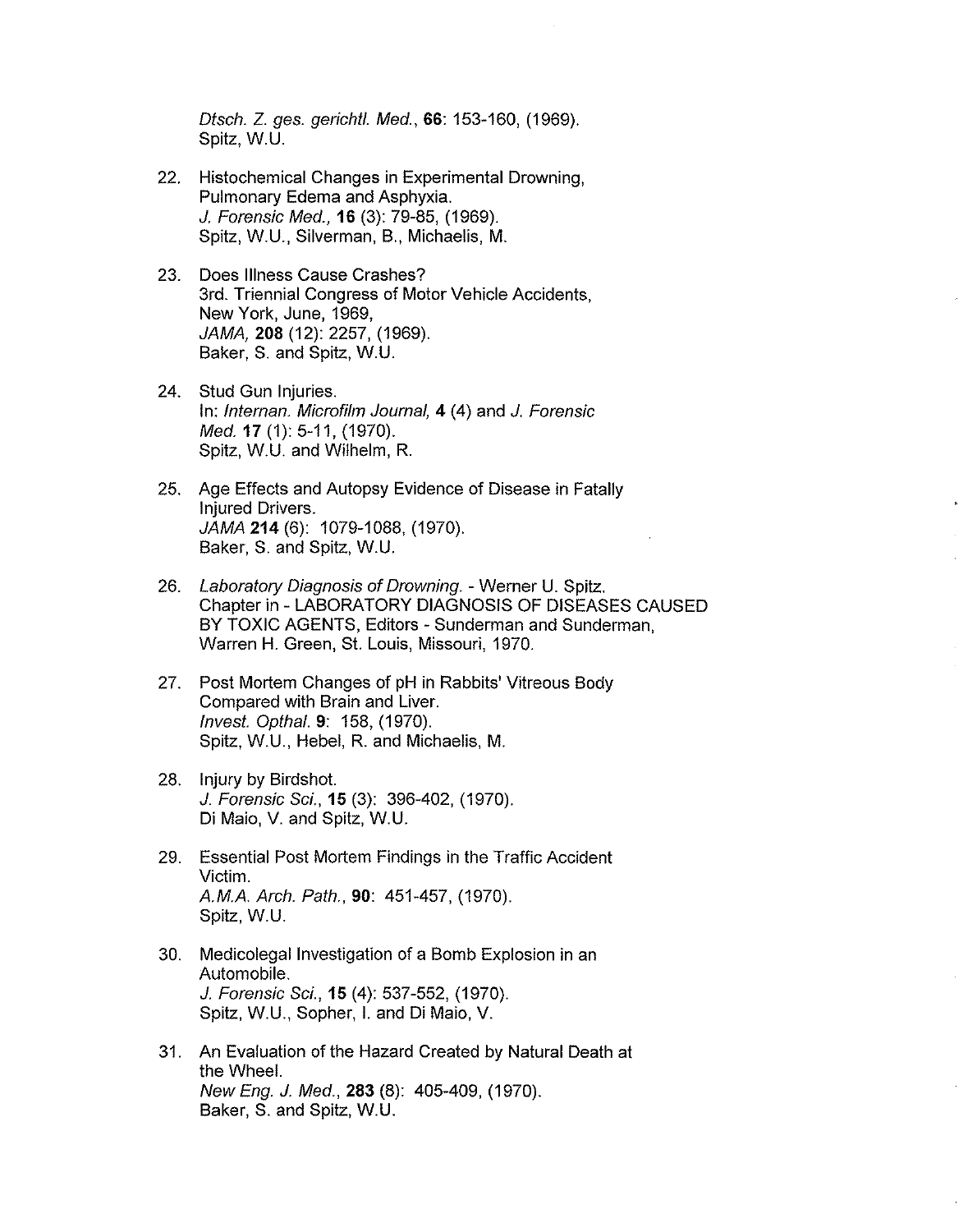- 32. Traffic Deaths Due to Blunt Abdominal Trauma. Proceedings of the 14th Annual Conference, AAAM, Ann Arbor, Michigan, November, 1970. Baker, S., Gertner, H., Rutherford, R. and Spitz, W.U.
- 33. Melanosis of the Prostate Gland. Am. J. Clin. Path., **56** (6): 762-764, (1971). Gardner, W., Jr. and Spitz, W.U.
- 34. Exanguinating Hemoptysis due to Ruptured Syphilitic Aneurysm. A Case Report J. Forensic Med., 18 (3): 118-121, (1971). Sopher, L and Spitz, W.U.
- 35. Endodermal Inclusions of the Heart So-Called "Mesotheliomas of the Aerioventricular Node". AM.A Arch. Path., **92:** 180-186, (1971). Sopher, Land Spitz, W.U.
- 36. Fatally Injured Drivers: Clues from Medical Examiners, Police and OMV. Police, July-August, 67-72, (1971). Baker, S. and Spitz, W.U.
- 37. Tattoos, Alcohol and Violent Death. **J. Forensic Sci., 16** (2): 219-225, (1971). Baker, S., Robertson, L. and Spitz, W.U.
- 38. Problems Encountered in Dental Identification of a Mutilated Body. JADA, 83:168-169, (1971).
- 39. Evaluation of the Management of Vehicular Fatalities Secondary to Abdominal Injury. Trauma, **12:** 425-431, (1972). Gertner, H., Baker, S., Rutherford, R and Spitz, W.U.
- 40. Variations in Wounding Due to Unusual Firearms and Recently Available Ammunition. J. Forensic Sci., **17** (2): 377-386, (1972). Di Maio, V. and Spitz, W.U.
- 41. Variations of Shotqun Injuries An Experimental Study. Abstracts, 6th International Meeting, Forensic Sciences, Edinburgh, September, 1972, pp, 88-89. Spitz, W.U. and Lipkovic, P.
- 42. **MEDICOLEGAL INVESTIGATION OF DEATH - Guidelines for the Application of Pathology to Crime Investigation.** Spitz, W.U. (Editor) and Fisher, R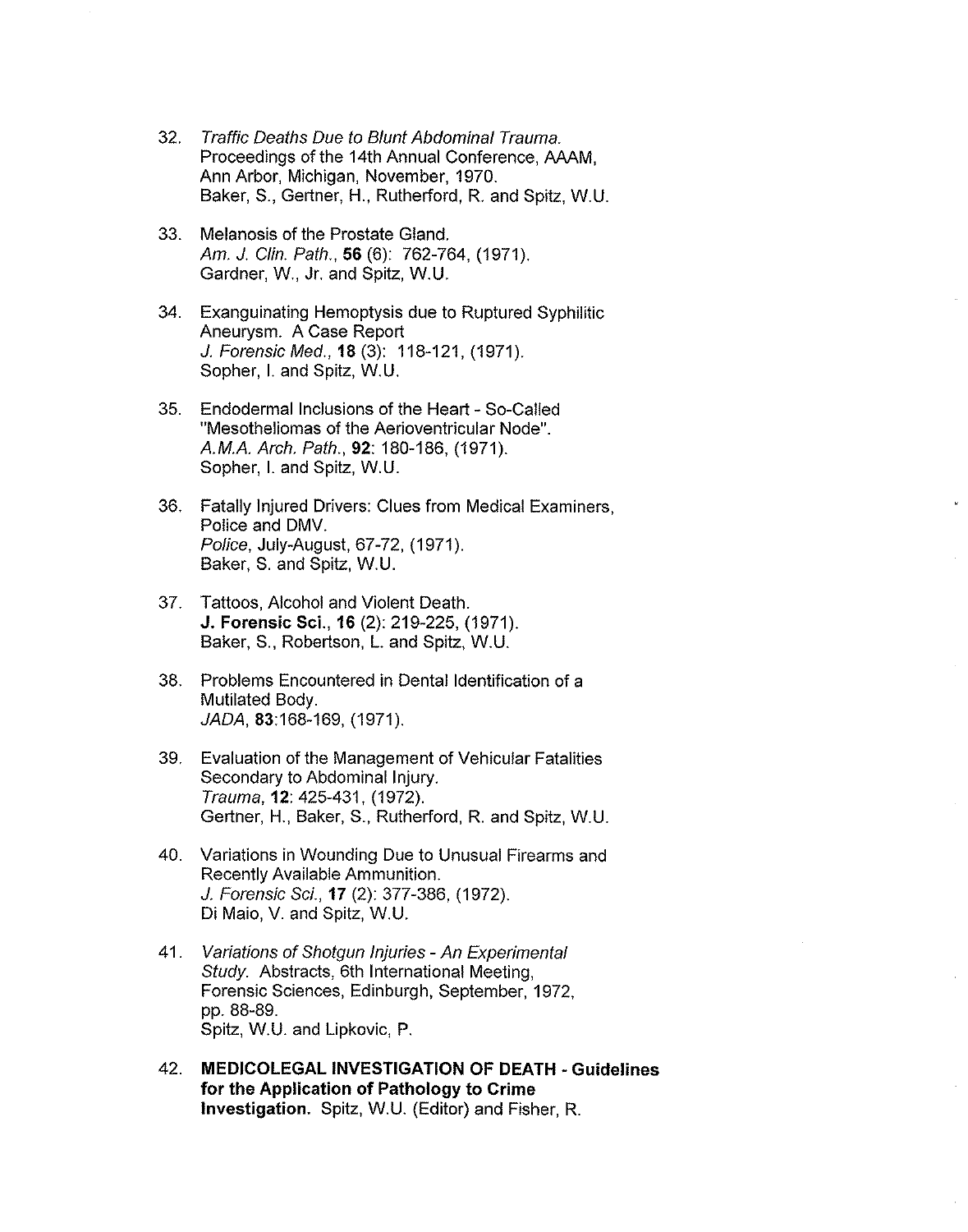(Co-Editor). Springfield, Illinois, Charles C. Thomas, 1973.

- 43. Peculiarities of Certain .22 Caliber Revolvers (Saturday Night Specials). J. Forensic Sci., **19** (1): 48-53, (1974). Schmidt-Orndorff, H., Reitz, J.A., and Spitz, W.U.
- 44. Determination of Narcotics in Homicides in Detroit. Abstracts, 26th Annual Meeting, American Academy of Forensic Sciences, Dallas, Texas, February, 1974. Monforte, J. and Spitz, W.U.
- 45. Hit and Run, Gold Award Exhibit. Annual Scientific Exhibit of the American Society of Clinical Pathologists and the College of American Pathologists, Washington, D.C., 1974. Spitz, W.U.
- 46. Narcotic Abuse Among Homicide Victims in Detroit. J. Forensic Sci., **20** (1): 186-190, (1975). Monforte, J. and Spitz, W.U.
- 47. Accidental Death with a Tear Gas Pen Gun. A Case Report. *J.* Forensic Sci., **20** (4): 708-713, (1975). Smialek, J. Ratanaproeksa, 0. Spitz, W.U.
- 48. Short Range Ammunition: A Possible Anti-Hijacking Device. J. Forensic Sci., 21 (4): 856-861, (1976). Smialek, J. and Spitz, W.U.
- 49. Important Considerations in the Management of Drowning Victims. Hospital Medicine, June, 1976. Spitz, W.U.
- 50. Drug Deaths Involving Propoxyphene An Assessment in Metropolitan Detroit. Preventive Medicine, 5: 573-576, (1976). Monforte, J. and Spitz, W.U.
- 51. Accidental Bed Deaths in Infants due to Unsafe Sleeping Situations. Clin. Pediatrics, **16** (11): 1031-1036, (1977). Smialek, J., Smialek, P. and Spitz, W.U.
- 52. Methadone Deaths in Children. JAMA, **238:** 2516-2517, (1977). Smialek, J., Monforte, J., Aronow, R. and Spitz, W.U.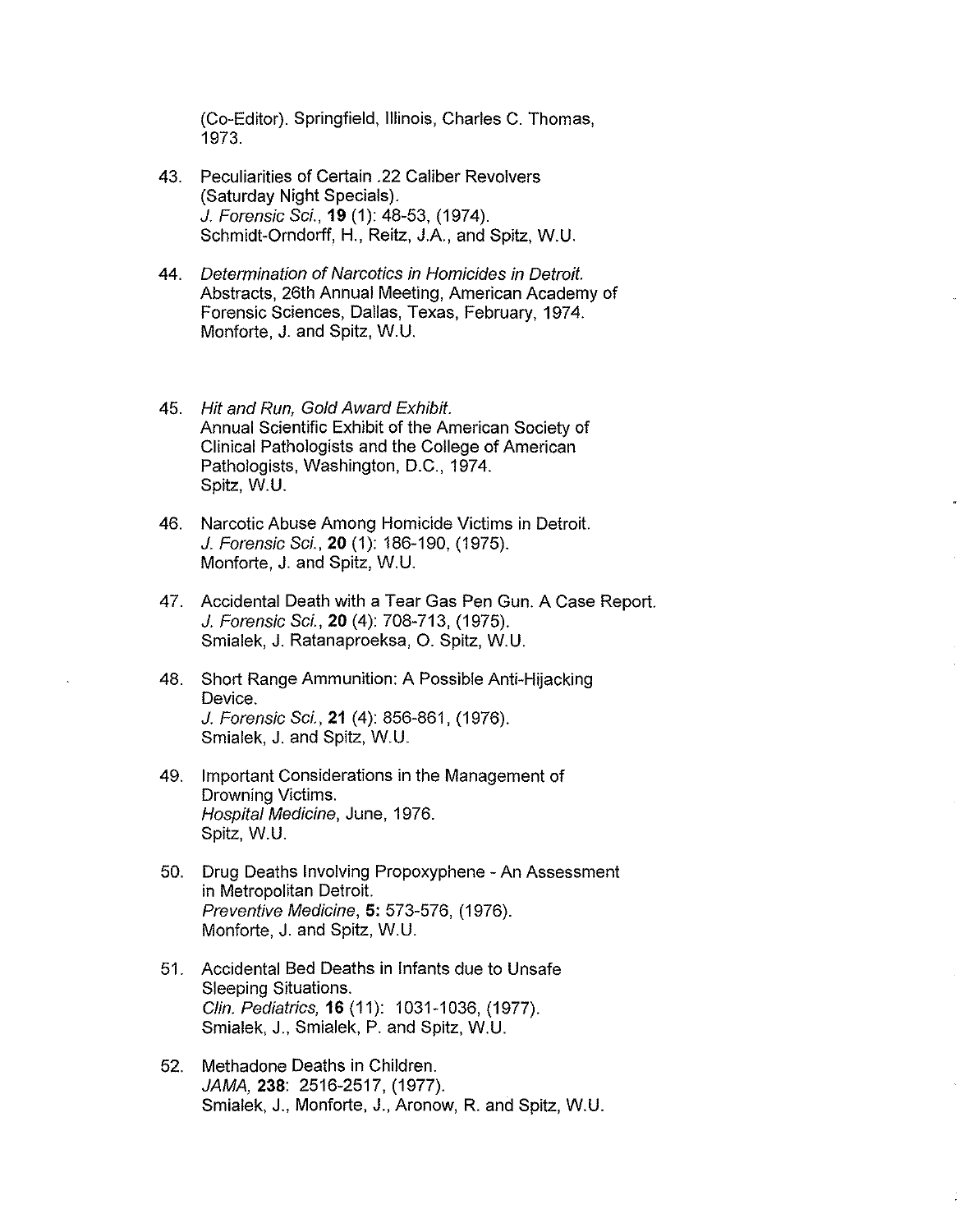- 53. Rupture of a Subclavian Artery Aneurysm in a Heroin Addict. Report of a case. J. Legal Medicine, J.F. Springer - Munich, **81:**  147-149, (1978). Whayne, N. and Spitz, W.U.
- 54. Death Behind Bars The Jail Scene. JAMA, Special Communication, **240:** 2563-2564, (1978) and The Texas Lawman, 48: 9, (1979) Smialek, J. and Spitz, W.U.
- 55. Cyclohexamine [Rocket Fuel] Phencyclidine's Potent Analog. *J.* Analytical Toxicology, **3:** 209-212, (1979). Smialek, J., Monforte, J., Gault, R. and Spitz, W.U.
- 56. The Gunshot Victim. Annual Scientific Exhibit of the American Society of Clinical Pathologists and the College of American Pathologists, Las Vegas, 1979. Smialek, J. and Spitz, W.U. Louisiana, February, 1980. Smialek, J., Merchant, M. and Spitz, W.U.
- 57. The Medicolegal Autopsy. Human Pathology, 11 (2): 105-112, (1980). Spitz, W.U.
- 58. Spitz and Fisher's **MEDICOLEGAL INVESTIGATION OF DEATH, Guidelines for the Application of Pathology to Crime Investigation.** Second Edition, Spitz, W.U. (Editor). Springfield, Illinois, Charles C. Thomas, 1980.
- 59. An Analysis of Sudden and Unexpected Deaths in Young Adult Females Living in a Metropolitan Area. In Proceedings of the 32nd Annual Meeting of the American Academy of Forensic Sciences, New Orleans.
- 60. Automobile Cigarette Lighter Burns. J. Forensic Sci., **25:** 631-633 and 704, (1980). Smialek, J., Spitz, W.U. and Sacra, E.
- 61. Ethanol in lntracerebral Clot Report of Two Homicidal cases with Prolonged Survival After Injury. Am. J. of Forensic Medicine and Pathology, **1** (2): 149-150, (1980). Smialek, J., Spitz, W.U., and Wolfe, J.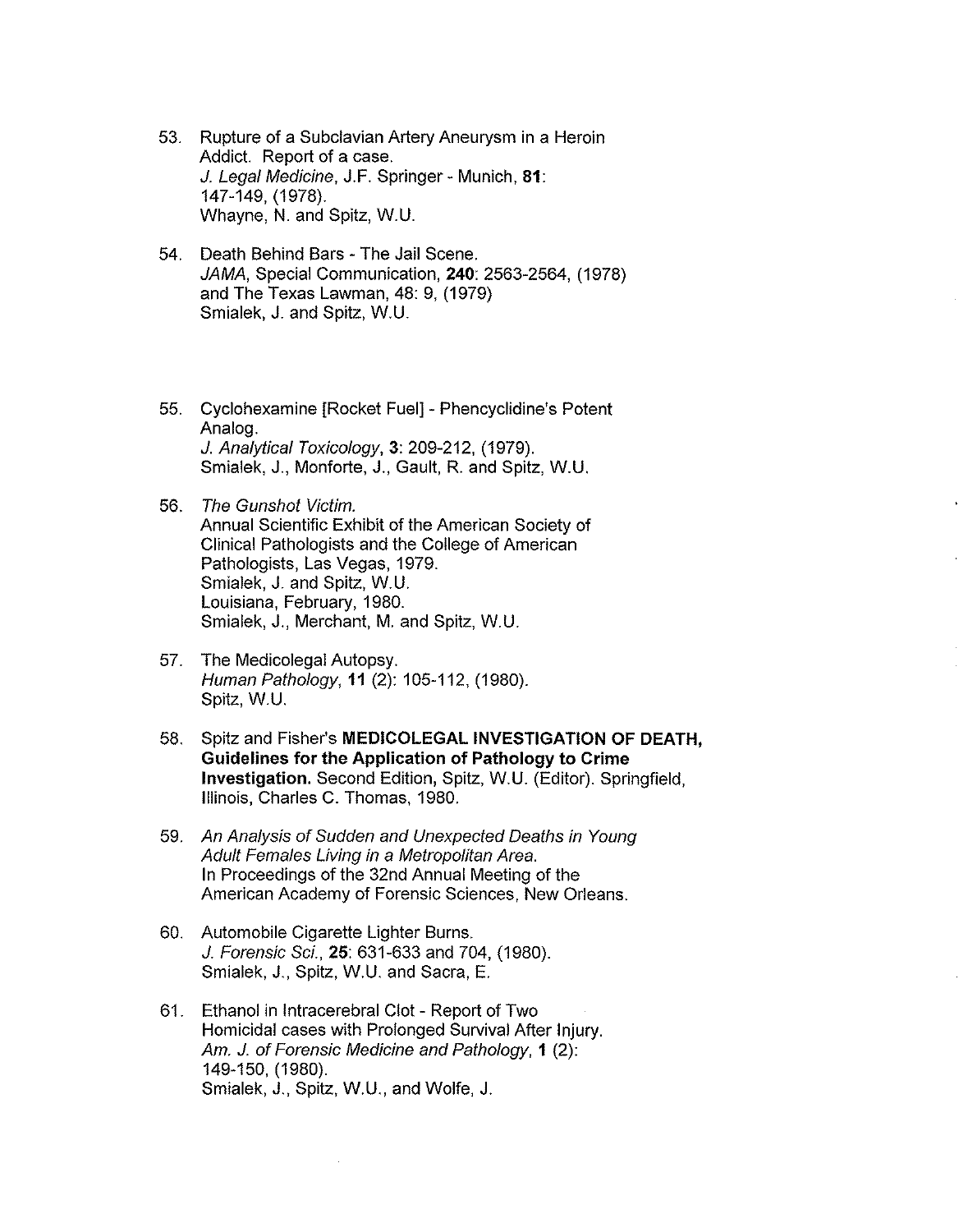- 62. Shotgun Wounds Homicide or Self-Inflicted? Michigan Police Officer, 8: (3), 24-27, (1980). Spitz, W.U.
- 63. Heroin Culture. Michigan Police Officer, **8:** (4), 23-27, (1980). Spitz, W.U.
- 64. Secondary lntracranial Subarachnoid Hemorrhage Due to Spinal Missile Injury. J. Forensic Sci, **26** (2): 431-434, (1981). Smialek, J., Chason, J., Kshirsager, V. and Spitz, W.U.
- 65. Concentration of Alcohol in Delayed Subdural Hematoma. *J.* Forensic Sci., 28 (4): 1013-1015, (1983). Cassin, B. and Spitz, W.U.
- 66. Modernization of a Large Metropolitan Autopsy Facility. Upshaw Lab Leader, **1** (2), (1984). Spitz, W.U.
- 67. Suicidal Electrocution in a Bathtub. Am. *J.* For. Med. and Path., 6 (3): 276-278, (1985). Lawrence, R., Spitz, W.U. and Taff, M.
- 68. lntrapleural Golf Ball Size Loose Body: An Incidental Finding at Autopsy. Am. *J.* For. Med. and Path., 6 (4): 329-331, (1985). Spitz, W.U. and Taff, M.
- 69. Sudden Prisoner Deaths and 'Capture Myopathy'. [Letter] JAMA, **253** (1) 13: 1934, (1985). Spitz, W.U.
- 70. System for Deodorizing and Decontaminating Autopsy Rooms. UNITED STATES PATENT number 4,600,557 Date of Patent: July 15, 1986.
- 71. The Amino Acid Sequence of Human Cardiac Troponin-C. Muscle and Nerve, 9: 73-77, (1986). Romero, A., Lieska, N. and Spitz, W.U.
- 72. A Case of Suicidal Hanging in an Automobile. Am. J. For. Med. and Path., **6** (4): 362-364, (1986). Hardwicke, M.B., Taff, M. and Spitz, W.U.
- 73. A Work-Related Death Due to a Penetrating Chest Injury. Am. J. For. Med. and Path., **7** (2): 163-164, (1986). Katanick, D., Taff, M. and Spitz, W.U.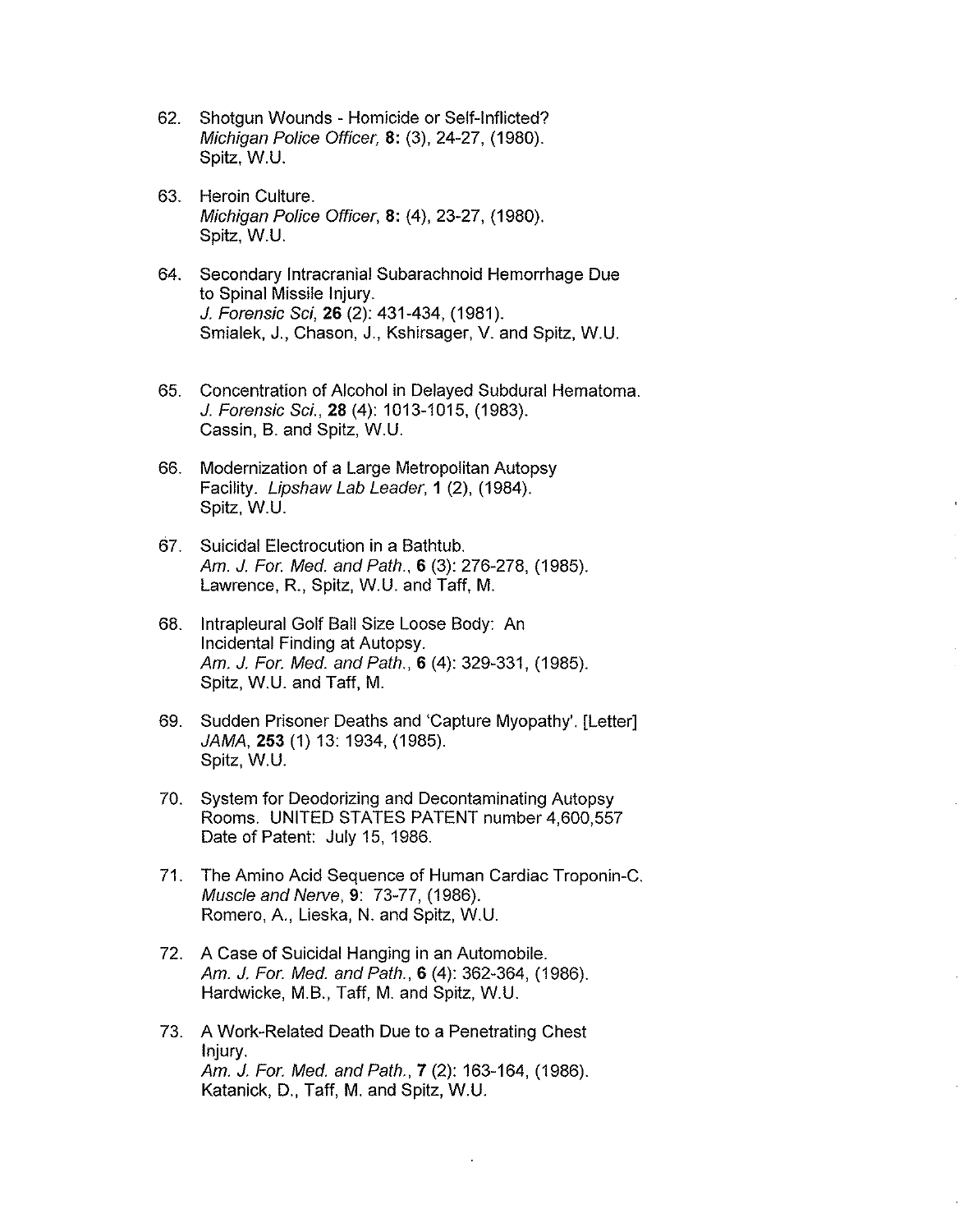- 74. Sudden Death Resulting from Chicken Bone Perforation of Esophagus. Am. *J.* For. Med. and Path., 7 (3): 263-265, (1986). Russo, S., Taff, M., Ratanproeksa, 0. and Spitz, W.U.
- 75. Fatal Thyrotoxic Crisis: A Case Report. Am. J. For. Med. Path., **7** (2): 174-176, (1986). Herman, G., Kanluen, S., Monforte, J., Husain, M., and Spitz, W.U.
- 76. An Unusual Case of Compression Asphyxia and Smothering. Am. J. For. Med. and Path., **7** (4), (1986). Wolodzko, A., Taff, M., Ratanaproeksa, 0. and Spitz, W.U.
- 77. Syncope and Sudden Death Caused by Mitral Valve Myxomas. Am. J. For. Med. and Path., 7 (1): 84-86 (1986). Puff, M., Taff, M., Spitz, W.U. and Eckert, W.
- 78. Scald Burns Complicated by lsopropyl Alcohol Intoxication: A Case of Fatal Child Abuse. Am. J. For. Med. and Path., **7** (1): (1986). Russo, S., Taff, M., Mirchandani, H., Monforte, J. and Spitz, W.U.
- 79. Resuscitation and Petechiae. Am. J. For. Med. and Path., 9 (1): 35-37, (1988). Hood, I., Ryan, D. and Spitz, W.U.
- 80. Determining Gender: Examination of Hair. [Letter] JAMA, **260** (6): 851, (1988). Spitz, W.U.
- 81. Award Citation: A Tribute to the Late Russell S. Fisher. Am. J. For. Med. and Path., 9 (4): 355-356, (1988). Spitz, W.U.
- 82. The Case of the Sitting Corpse: Accident of Homicide. Am. J. For. Med. and Path., **10** (3): 242-244, (1989). Spitz, W. U.
- 83. Necrotizing Fasciitis: A Fatal Outcome Following Minor Trauma. Am. J. For. Med. and Path., **10** (3): 239-241, (1989). Wojno, K. and Spitz W. U.
- 84. Fatal Accidents and Blood Ethanol Levels in Adolescents and Adults - The Wayne County Experience 1978-1988. Am. J. For. Med. and Path., **10** (3): 187-192, (1989). Hain, J.R., Ryan, D.M. and Spitz W. U.
- 85. Postmortem Cerebrospinal Fluid Pleocytosis. Am. J. For. Med. and Path., **10** (3): 209-212, (1989).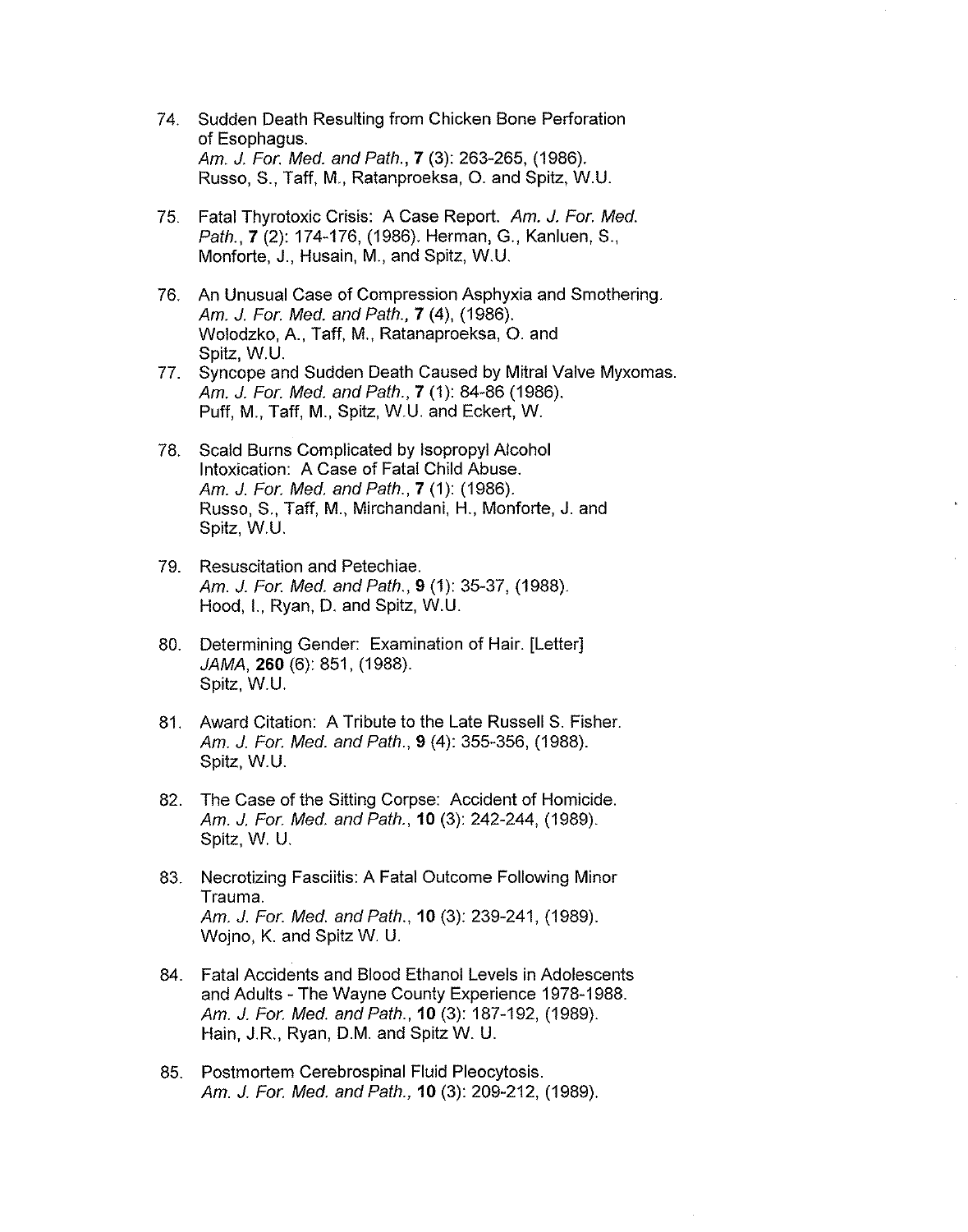Platt, M.S., McClure, S., Clarke, R., Spitz W.U., and Cox, W.

- 86. Killer Pop Machines. *J.* Forensic Sci., **35** (2): 490-492, (1990). Spitz, D. J. and Spitz W. U.
- 87. Gastrointestinal Hemorrhage from an Internal Jugular Abscess in an Intra-venous Drug Addict. Ippolito, S. F. and Spitz, W. U.
- 88. The Traffic Accident Victim Werner U. Spitz. Chapter in - **HANDBOOK OF FORENSIC PATHOLOGY.**  Published by: College of American Pathologists. Expected publication date is January 1990.
- 89. Sudden Death of an Elderly Man with Multiple Malignant Neoplasms. Am. *J.* For. Med. and Path., 12 (3): 265-271, (1991). Hardwicke, M.B., Taff, M., Spitz, W.U. and Gordan, R.
- **90)** Spitz and Fisher's **MEDICOLEGAL INVESTIGATION OF DEATH, Guidelines for the Application of Pathology to Crime Investigation.** Third Edition, Spitz, W.U. (Editor). Springfield, Illinois, Charles C. Thomas, 1993.
	- 91. Spitz, W.U.: **Excited Delirium vs. Positional Asphyxia,**  Michigan Association of Medical Examiners Cross Section, Summer, 2000.
	- 92. Spitz, W.U.: **FORENSIC PATHOLOGY,CD-ROM,** Universal Multimedia, Inc., Costa Mesa, CA, 2000.
- 93) Spitz, W.U.: **Don't Be Intimidated,**  Michigan Association of Medical Examiners Cross Section, Summer, 2000.
	- 94. Spitz and Fisher's **MEDICOLEGAL INVESTIGATION OF DEATH, Guidelines for the Application of Pathology to Crime Investigation.** Fourth Edition, Spitz, W.U. (Editor). Springfield, Illinois, Charles C. Thomas.

#### **PRESENTATIONS:**

- Guest Lecturer Armed Forces Institute of Pathology Annual course of forensic pathology - 1970 - 1991
- Guest Lecturer Louis Phillippe Mousseau Memorial Lecture, Edmonton, Alberta, Canada October 16, 1974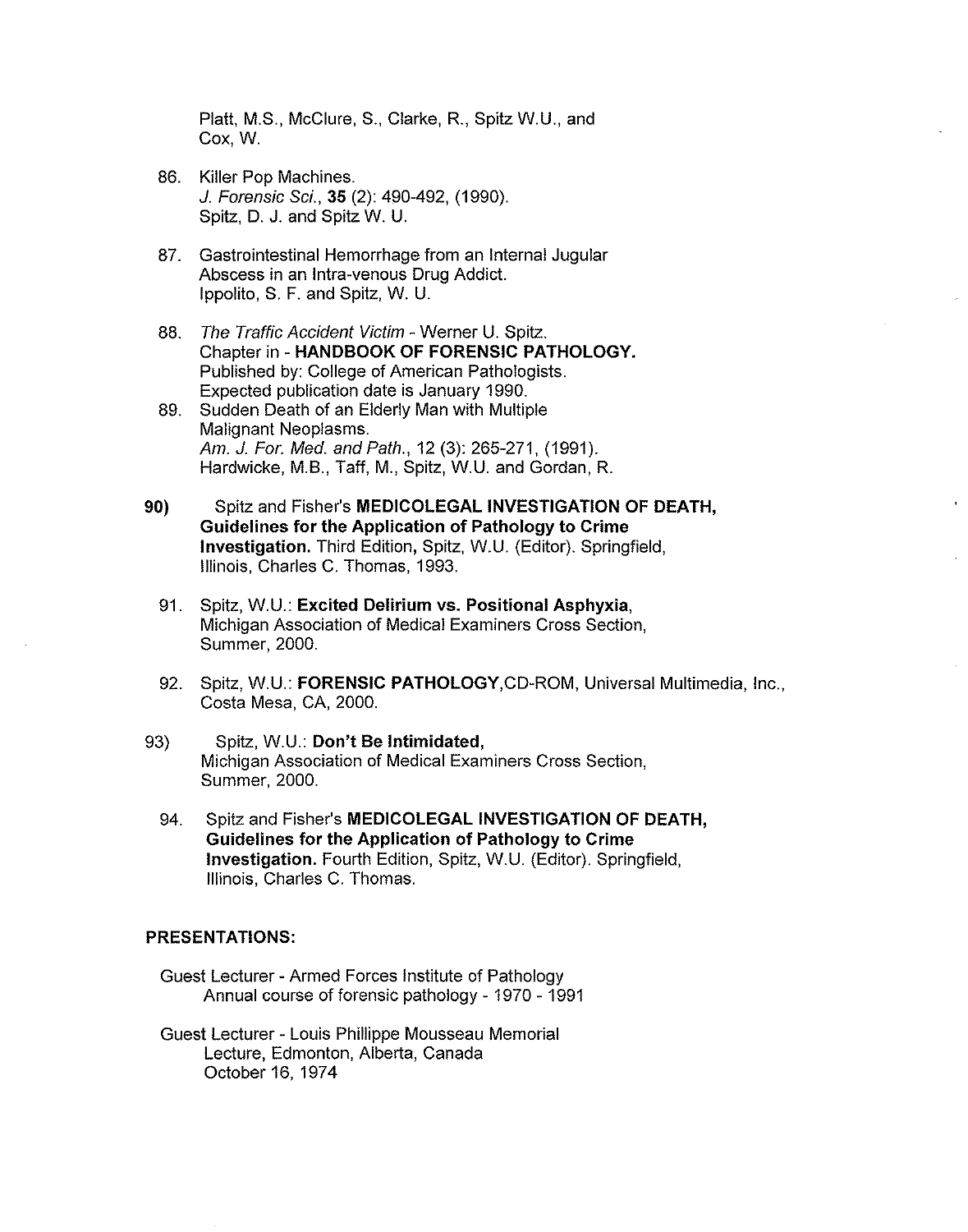Guest Lecturer - Israel Association of Forensic Sciences Reconstruction of the events surrounding the assassination of President John F. Kennedy as feasible by analysis of his wounds Tel Aviv, Israel, March, 1980

- Guest Lecturer Asociacion Mexicana de Medicina Legal, Quinto Symposium International de Graduacion en Medicina Legal, Mexico City, August 28-30, 1980
- Guest Lecturer Sixth South African International Conference of Legal Medicine, Johannesburg, South Africa, March 17-21, 1981
- Guest Lecturer First Pan American Symposium of Legal Medicine, Mexico City, Mexico, May 22-28, 1982

Guest Lecturer - Sociedad Mexicana de Medicina Forense, Criminologia y Criminalistica, A.C. Estados Unudos de America, Mexico July 21 - 27, 1985

- Guest Lecturer Edwin C. Yoder Honor Lecture Tacoma, Washington, November 15, 1985
- Guest Lecturer El Instituto Politecnico Nacional Mexico City, Mexico, October 12-15, 1986
- Guest Lecturer Primer Curso Internacional De Medicina Legal en La Mitad Del Mundo, Quito, Ecuador July 18- 22, 1988
- Guest Lecturer Michigan Insurance Adjusters, Detroit, February 18, 1985
- Lecturer University of Windsor, Chemistry Department, March 15, 1985
- Guest Lecturer Beaumont Hospital, Royal Oak, Michigan March 29, 1985
- Guest Lecturer St. Johns Hospital, Detroit, Michigan April 12, 1985
- Guest Lecturer Glessner Lee Seminar, Baltimore, Maryland April 30, 1985
- Chairman Annual seminar Wayne State University Continuing Education - Medical Legal Investigation of Death seminar. May 9 - 11, 1985

Guest Lecturer - Detroit Police Seminar, Detroit, Michigan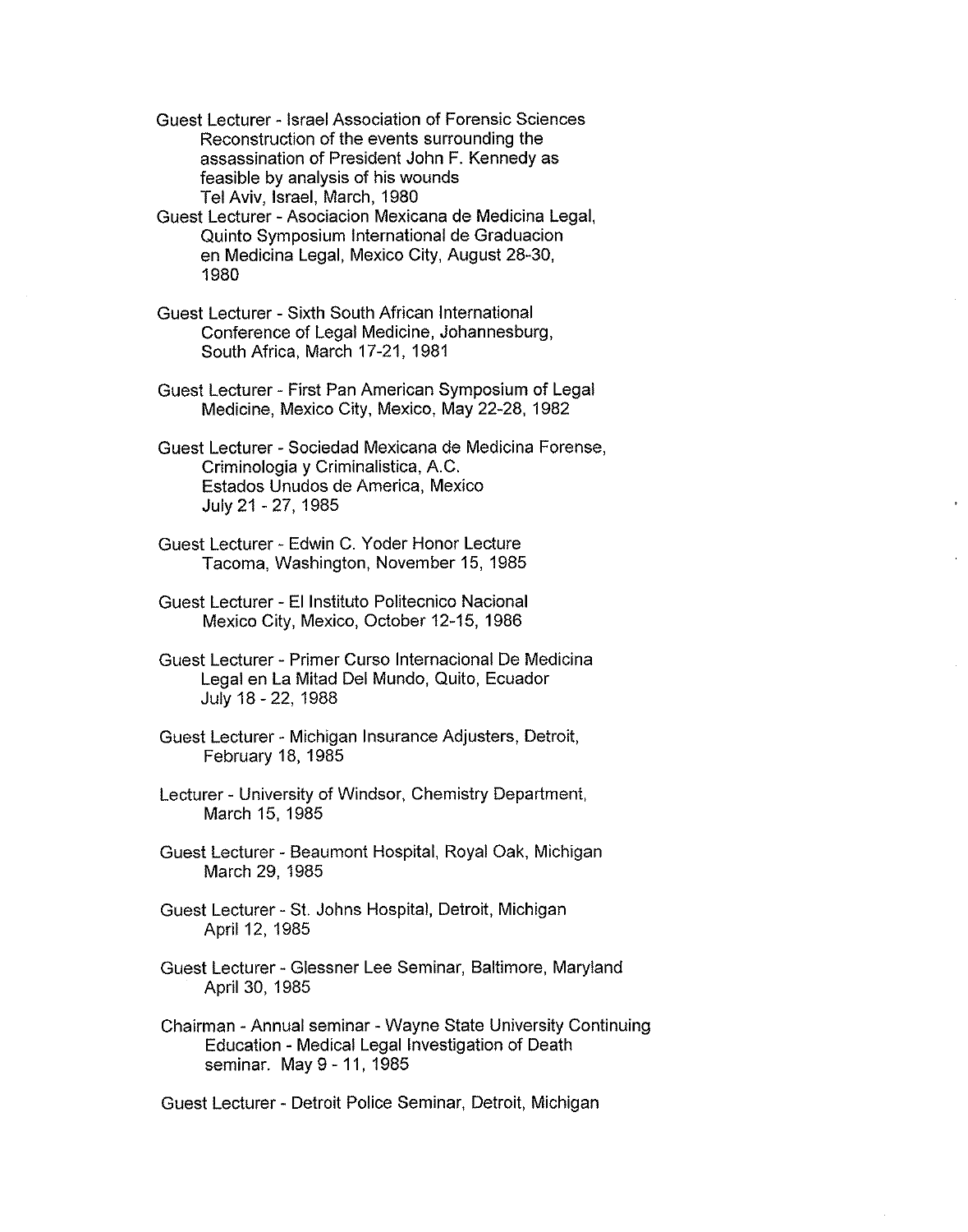May 17, 1985

- Guest Lecturer Glessner Lee Seminar, Baltimore, Maryland October 15, 1985
- Lecturer Wayne County Judges, Detroit, Michigan November 8, 1985
- Lecturer University of Windsor Law School, Windsor, Canada December 4, 1985
- Lecturer Detroit College of Law School, Detroit, Michigan Full day - January 15, 1986
- Guest Lecturer Grace Hospital, Detroit, Michigan April 12, 1986
- Guest Lecturer Ontario Coroners Association, Niagara on the Lake, Canada April 10-11, 1986
- Guest Lecturer Glessner Lee Seminar, Baltimore, Maryland April 29-30, 1986
- Guest Lecturer Michigan Prosecutors Coordinating Council, Shanty Creek, Michigan May 3, 1986
- Chairman Annual seminar Wayne State University Continuing Education - Medical Legal Investigation of Death seminar. May 8 - 10, 1986
- Guest Lecturer Michigan Insurance Adjusters Assn., Southfield, Michigan May 13, 1986
- Guest Lecturer Criminal Defense Attorneys, Traverse City, Michigan November 8, 1986
- Guest Lecturer Glessner Lee Seminar, Baltimore, Maryland April 27, 1986
- Chairman Annual seminar Wayne State University Continuing Education - Medical Legal Investigation of Death seminar. May 7 - 9, 1987
- Guest Lecturer Michigan/Ontario Identification Association, Windsor, Canada June 30, 1987
- Guest Lecturer Glessner Lee Seminar, Baltimore, Maryland September 14, 1987
- Chairman Illinois Coroner's Association Seminar, Maloon, Illinois October 19-20, 1987

Lecturer - St. Clair Medical Examiners, Port Huron, Michigan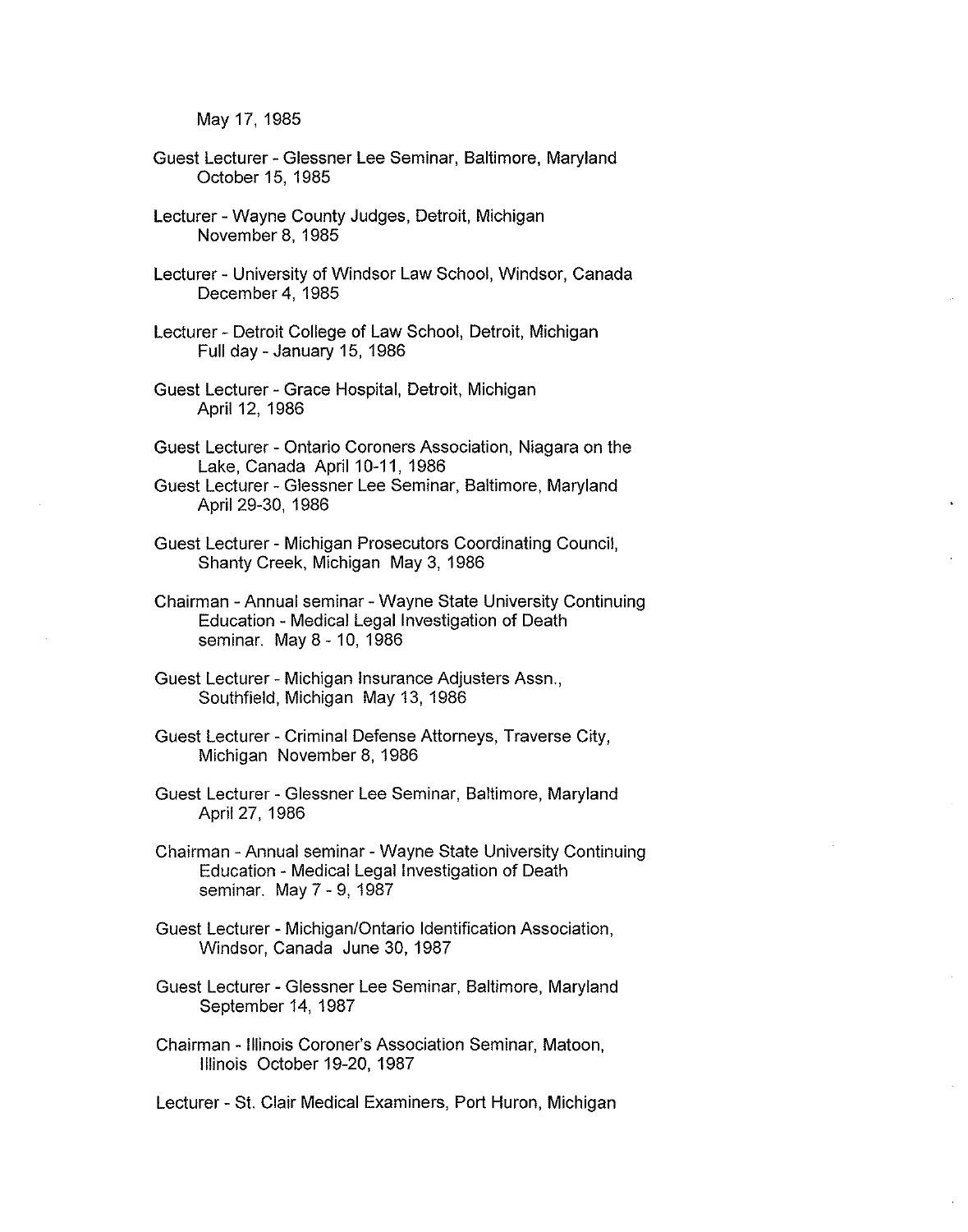September 26, 1987

- Guest Lecturer Insurance Adjusters Assn., Detroit, Michigan November 16, 1987
- Guest Lecturer America Society of Clinical Pathologists Seminar, Chicago, Illinois December 1, 1987.
- Lecturer Life, Accident and Health Claim Association, Detroit, Michigan January 19, 1988
- Lecturer Police Department Chaplains Assn., Farmington, Michigan March 14, 1988
- Guest Lecturer Wayne County Medical Society, Disaster Planning Seminar, Detroit, Michigan April 7, 1988. Guest Lecturer - Michigan Trial Lawyers Association Seminar,
- Southfield, Michigan May 21, 1988.
- Guest Lecturer Wayne County Sheriff's School, Disaster Planning Seminar, Romulus, Michigan June 28-30, 1988.
- Guest Lecturer Dearborn Elks Loge 1945, Dearborn, Michigan July 27, 1988
- Guest Lecturer New York State Police Annual Seminar, Albany, New York October 4, 1988.
- Lecturer Michigan Association of Medical Examiners, Midland, Michigan October 14-16, 1988
- Guest Lecturer Douchess County Seminar, New York November 12-14, 1988
- Guest Lecturer Michigan Trial Lawyers Association, Southfield, Michigan November 15, 1988.
- Lecturer Bon Secours Hospital Staff, Grosse Pointe, Michigan February 27, 1989
- Guest Lecturer Defense Attorneys Seminar, Lansing, Michigan April 21, 1989
- Guest Lecturer Seminar in Homicide Investigation, Baltimore, Maryland May 2, 1989
- Guest Lecturer Kiwanis Lecture, Westland, Michigan May 15, 1989
- Guest Lecturer Macomb County Community College, June 14, 1989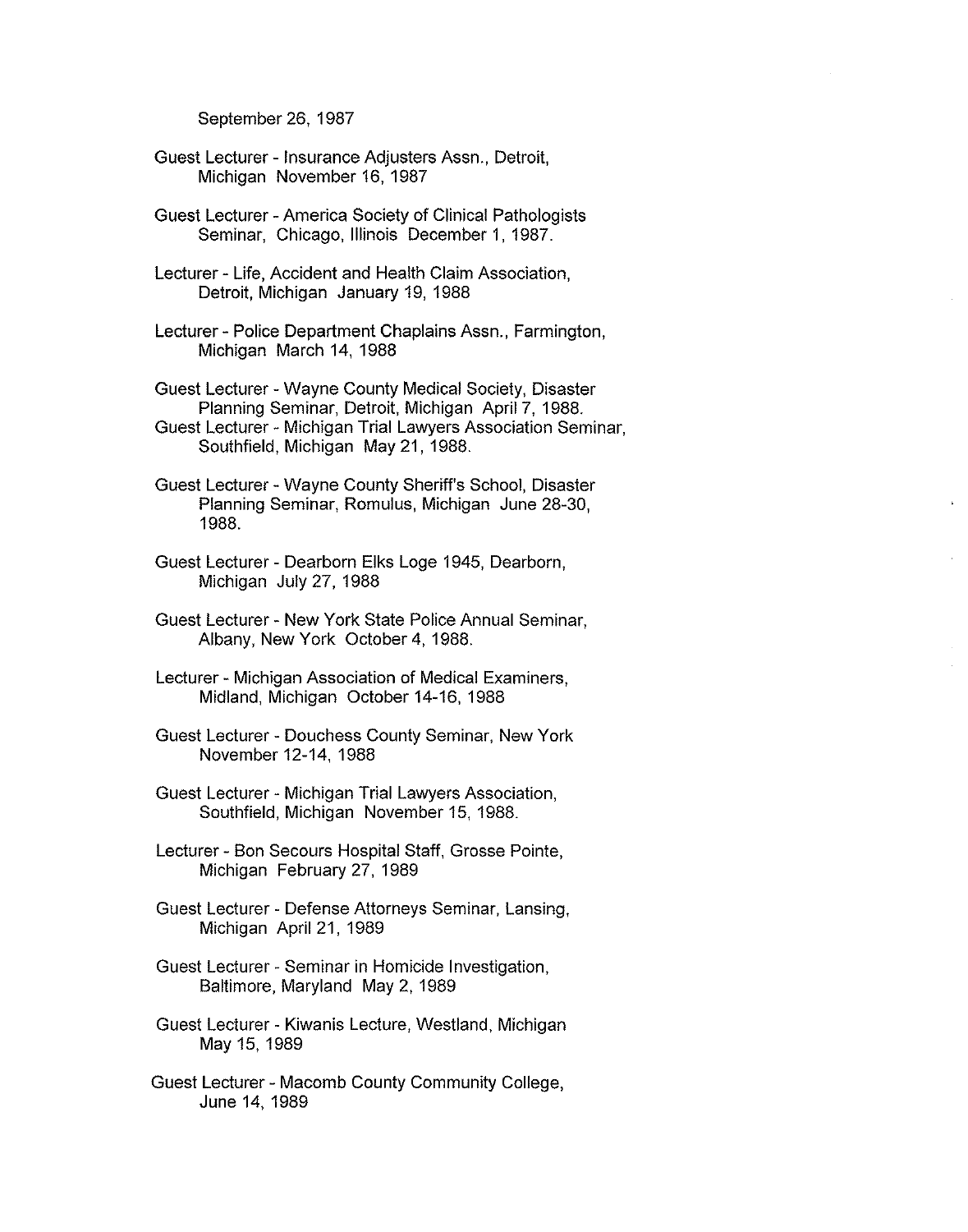Guest Lecturer - Pathology Review Course, Lisle, Illinois September 17-18, 1989

Guest Lecturer - New York State Police Academy, Albany, New York September 20-22, 1989

Lecturer - Michigan Association of Medical Examiners, Midland, Michigan September 29 to October 1, 1989

Guest Lecturer - Illinois State University, Accident Investigation, Normal, Illinois October 5-7, 1989

Guest Lecturer - American Society of Clinical Pathologist December 4, 1989

Lecturer - St. John Hospital Emergency Room Staff, Detroit, Michigan February 28, 1990

Lecturer - University of Windsor, Chemistry Students, Windsor, Canada March 9, 1990

Guest Lecturer - Douchess County Seminar, New York April 9-10, 1990

Guest Lecturer - University of North Florida, Accident Investigators, Jacksonville, Florida April 17, 1990

Guest Lecturer - Colorado Institute of Criminal Justice, Medical Legal Investigation of Death Seminar, Denver, Colorado April 19-20, 1990

Guest Lecturer - Michigan State Police Arson Investigation, Tuskin, Michigan April 23, 1990

Guest Lecturer - Federal Bureau of Investigation, Detroit, Michigan April 25, 1990

Guest Lecturer - Ohio Academy of Trial Lawyers, Toledo, Ohio April 28, 1990

Chairman - Annual seminar - Wayne State University Continuing Education - Medical Legal Investigation of Death seminar. May 17 -19, 1990

Guest Lecturer - University of Michigan, Pathology Course, Ann Arbor, Michigan September 11, 1990

Guest Lecturer - Michigan State Police Arson Investigation for Prosecutors, Tuskin, Michigan October 15, 1990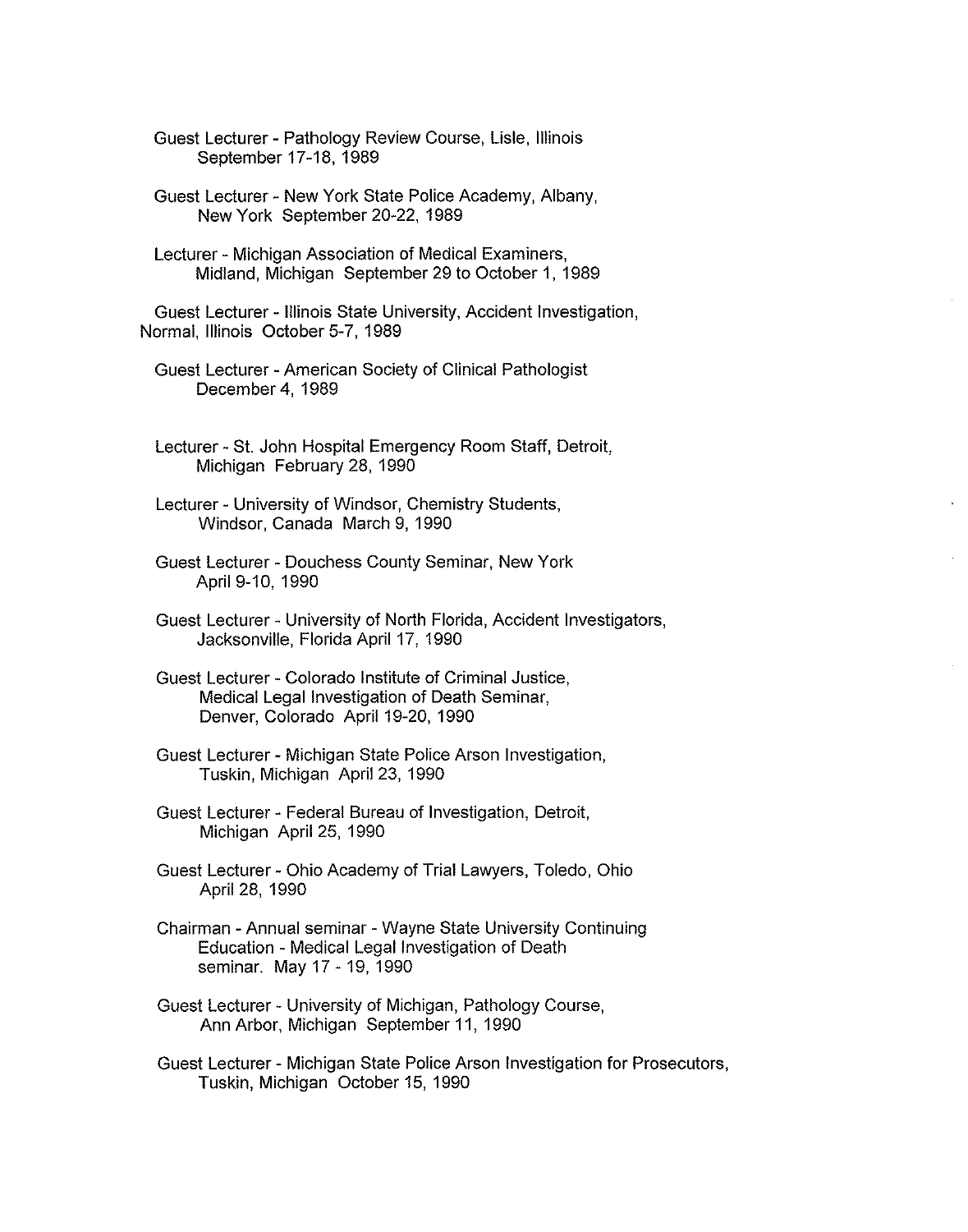Guest Lecturer - University of North Florida, Accident Reconstruction, Jacksonville, Florida October 22-23, 1990

- Guest Lecturer Criminal Defense Attorneys, Traverse City, Michigan November 3, 1990
- Lecturer St. John Hospital Staff, Detroit, Michigan November 29-30, 1990
- Guest Lecturer 9th Annual Advanced Homicide Investigators Seminar, Toronto, Canada, February 12, 1991
- Guest Lecturer Macomb Bar Association, February 21, 1991
- Guest Lecturer 6th Medicolegal Investigation of Death Seminar Morgantown, West Virginia, April 6, 1991

Lecturer - Federal Bureau of Investigation's Third Annual Violent Crime Seminar, Ann Arbor, Michigan, April 24, 1991 Lecturer - Macomb Emergency Response Group, St. Clair Shores, Michigan, April 25, 1991

- Lecturer Michigan State Police's Third Annual Prosecutors School (Fatal Fire Investigation), Tustin, Michigan, April 29, 1991
- Guest Lecturer Grosse Pointe Jewish Council, Grosse Pointe, Michigan, April 30, 1991
- Guest Lecturer Michigan Probation Officers, Frankenmuth, Michigan, May 23, 1991
- Lecturer Institute of Police Technology and Management, Meriden, Connecticut, June 11, 1991
- Lecturer Pathology Review Course, Columbus, Ohio, May 27, 1991

Lecturer - St. John Hospital Emergency Room Physicians, Detroit, Michigan, May 29, 1991

- Lecturer Spectrum 91 International Symposium on Forensic Techniques, Detroit, Michigan, June 3, 1991
- Lecturer Institute of Police Technology and Management, Hartford, Connecticut, June 11, 1991
- Guest Lecturer University of Michigan Pathology Residents, Ann Arbor, Michigan, September 24, 1991
- Lecturer 1991 NYPD Colonel Henry F. Williams Homicide Seminar, Albany, New York, September 29, 1991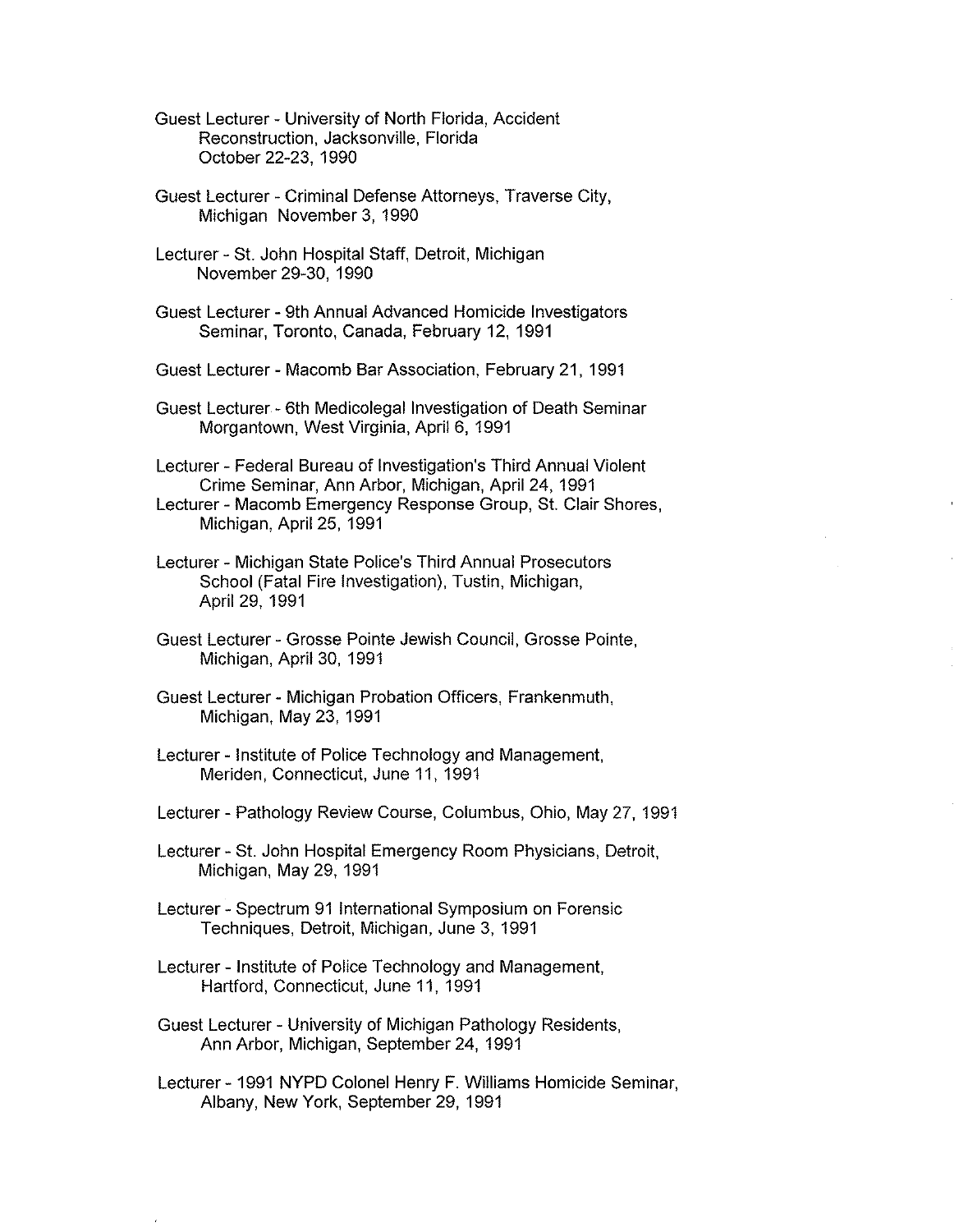- Guest Lecturer Michigan Corrections Association 59th Annual Conference, Mackinac Island, Michigan, October 2, 1991
- Lecturer Illinois State University, Accident Reconstruction Conference, Bloomington, Illinois, October 10, 1991
- Lecturer Institute of Police Technology and Management, Baltimore, Maryland, October 14, 1991
- Guest Lecturer 8th Israel Medical Week, Jerusalem, Israel, November 5, 1991
- Lecturer University of Windsor, Chemistry Students, Windsor, Canada, November 22, 1991
- Guest Lecturer Pontiac General Hospital Surgical Grand Rounds, Pontiac, Michigan, December 9, 1991
- Lecturer St. John Hospital Staff, Detroit, Michigan January, 31, 1992
- Lecturer Federal Bureau of Investigation's Fourth Annual Violent Crime Seminar, Ann Arbor, Michigan, April 15, 1992
- Guest Lecturer Wayne County Medical Society, Detroit, Michigan, May 5, 1992
- Chairman Annual seminar Wayne State University Continuing Education - Medical Legal Investigation of Death seminar, Romulus, Michigan, May 13 and 14, 1992
- Lecturer 1992 NYPD Colonel Henry F. Williams Homicide Seminar, Albany, New York, September 20, 1992
- Lecturer 1 er Congreso Nacional De Ciencias Periciales En El Estado De Mexico, Mexico, September 21 to 23, 1992
- Guest Lecturer Macomb Emergency Response Group, St. Clair Shores, Michigan, October 8, 1992
- Lecturer Michigan Association of Medical Examiners, Midland,
- Michigan, October 17, 1992
- Lecturer Simposium Internacional De Medicina Legal 92, Guayaquil, Ecuador, October 30, 1992
- Lecturer Harper Hospital Pathology Residents, Detroit, Michigan, November 11 and 18, 1992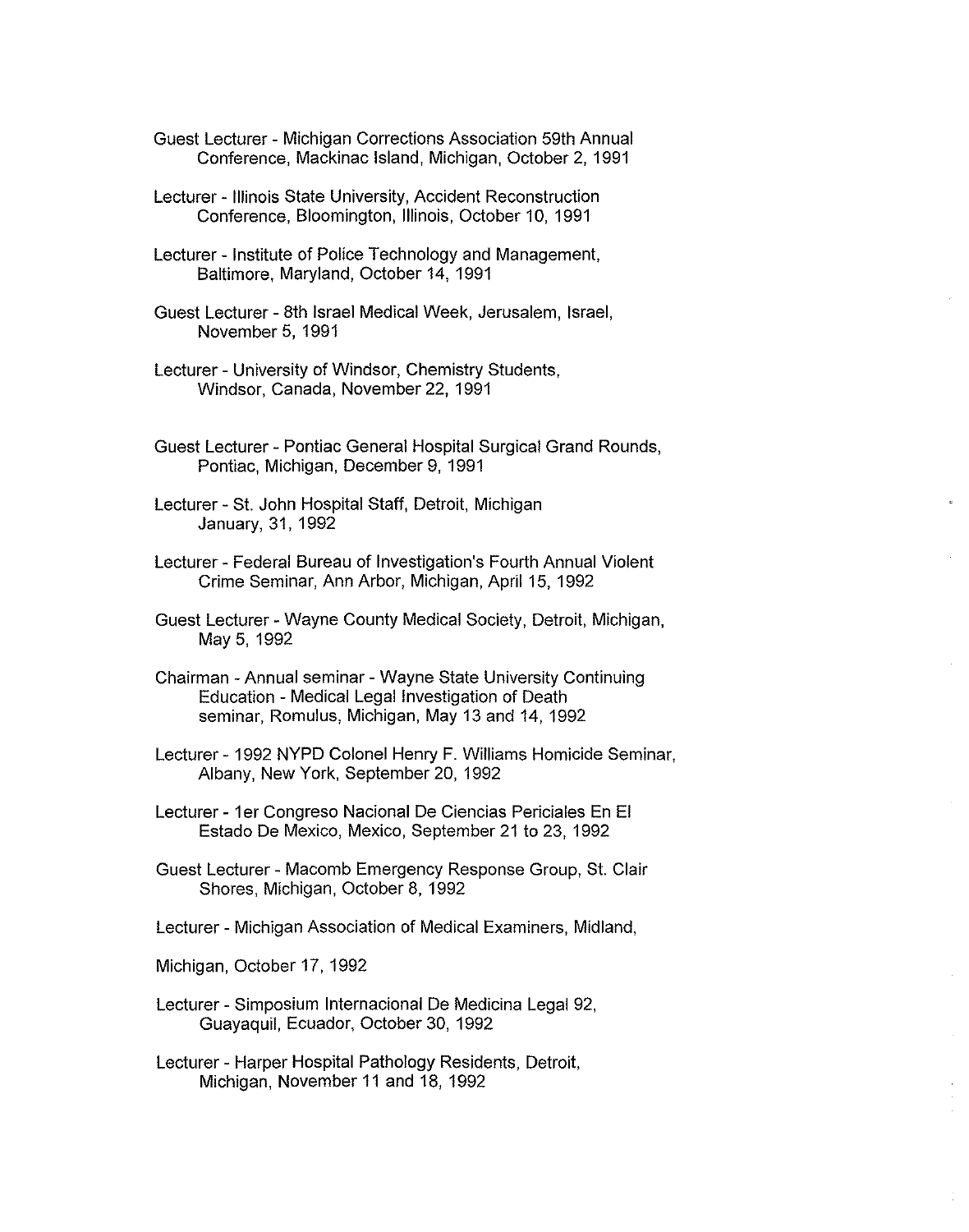Guest Lecturer - General Motors Research Chapter of Sigma Xi, Warren, Michigan, December 8, 1992

- Lecturer University of Windsor, Chemistry Students, Windsor, Canada, February 12, 1993
- Lecturer CACJ/CPDA Death Penalty Defense Seminar, Monterey, California, February 13, 1993
- Lecturer St. John Hospital Staff, Detroit, Michigan March 29, 1993
- Lecturer Federal Bureau of Investigation's Fourth Annual Violent Crime Seminar, Ann Arbor, Michigan, April 20, 1993
- Guest Lecturer Wayne County Medical Society, Detroit, Michigan, April 21, 1993

Chairman - Annual seminar - Wayne State University Continuing Education - Medical Legal Investigation of Death seminar, Detroit, Michigan, April 22 and 23, 1993

- Guest Lecturer Criminal Defense Attorneys, Southfield, Michigan April 24, 1993
- Guest Lecturer New York Society of Forensic Sciences, Lehman College, Bronx, New York, April 28, 1993
- Lecturer Grace Hospital Staff, Detroit, Michigan May 18, 1993
- Lecturer Pathology Review Course, Chicago, IL, May 24, 1993
- Lecturer Traffic Crime Seminar, Toronto, Canada, June 1, 1993
- Lecturer Medicolegal Investigation of Death Seminar, Grand Junction, Colorado, August 26 to 28, 1993
- Lecturer 1993 NYPD Colonel Henry F. Williams Homicide Seminar, Albany, New York, September 18, 1993
- Lecturer CACJ/CPDA Death Penalty Defense Seminar, Monterey, California, February 19, 1994
- Lecturer Detroit Academy of Medicine, March 8, 1994
- Chairman Annual seminar Wayne State University Continuing Education - Medical Legal Investigation of Death seminar, Detroit, Michigan, March 24 and 25, 1994
- Lecturer Harper Hospital Staff, Detroit, Michigan March 31, 1994
- Lecturer Detroit Riverview Hospital, Detroit, Michigan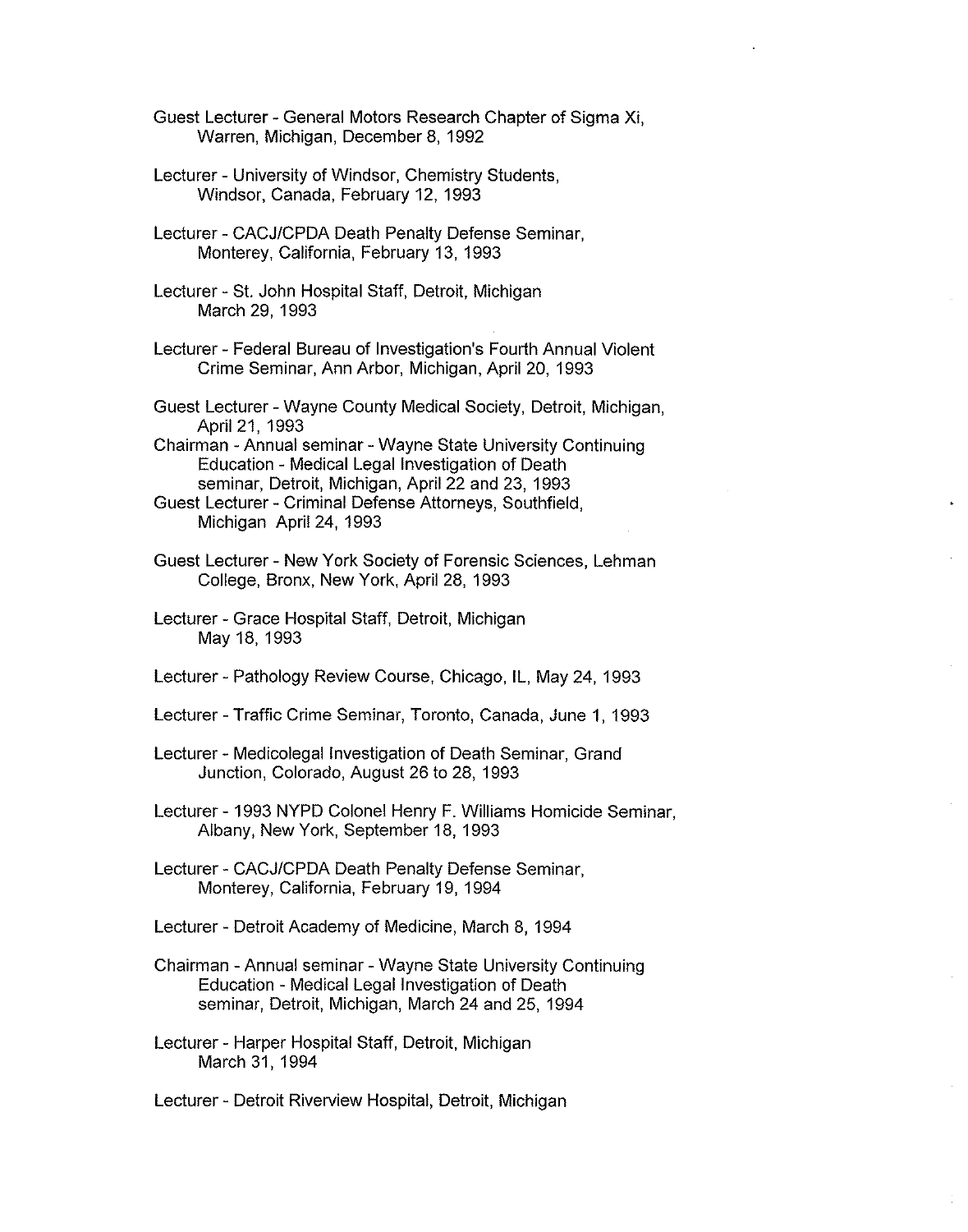April 15, 1994

Lecturer - Pathology Review Course, Cincinnati, Ohio, May 24, 1994

Guest - CNN, Larry King Live, O.J. Simpson, June 29, 1994

Guest - David Newman Show, WHYZ, Detroit, Michigan July 6, 1994

Lecturer - CPDA Homicide Seminar, Napa Valley, California, August 27, 1994

Guest Lecturer - City of Southfield, Emergency Management Director, Southfield, Michigan, September 8, 1994

Lecturer - 1994 NYPD Colonel Henry F. Williams Homicide Seminar, Albany, New York, September 27, 1994

Lecturer - 1994 New York Police Department, Pokeepsie, New York, October 6 and 7, 1994

Lecturer - Michigan Association of Medical Examiners, Midland, Michigan, October 29, 1994

- Lecturer St. John Hospital Staff, Detroit, Michigan December 8, 1994
- Lecturer Macomb County Prosecutors and Police, Mt. Clemens, Michigan, January 19, 1995
- Lecturer CACJ/CPDA Death Penalty Defense Seminar, Monterey, California, February 19, 1995
- Lecturer Medical Transcriptionists Assn., Bloomfield Hills, Michigan, March 11, 1995

Chairman - Annual seminar - Wayne State University Continuing Education - Medical Legal Investigation of Death seminar, Detroit, Michigan, March 23 and 24, 1995

Lecturer - Pathology Review Course, Baltimore, Maryland, April 2, 1995

- Lecturer Federal Bureau of Investigation's Sixth Annual Violent Crime Seminar, Ann Arbor, Michigan, April 11, 1995
- Lecturer Pathology Review Course, Chicago, Illinois May 7, 1995

Lecturer-ASCP, Williamsburg, Virginia, June 21, 1995

Lecturer - 1995 NYPD Colonel Henry F. Williams Homicide Seminar, Albany, New York, September 17, 1995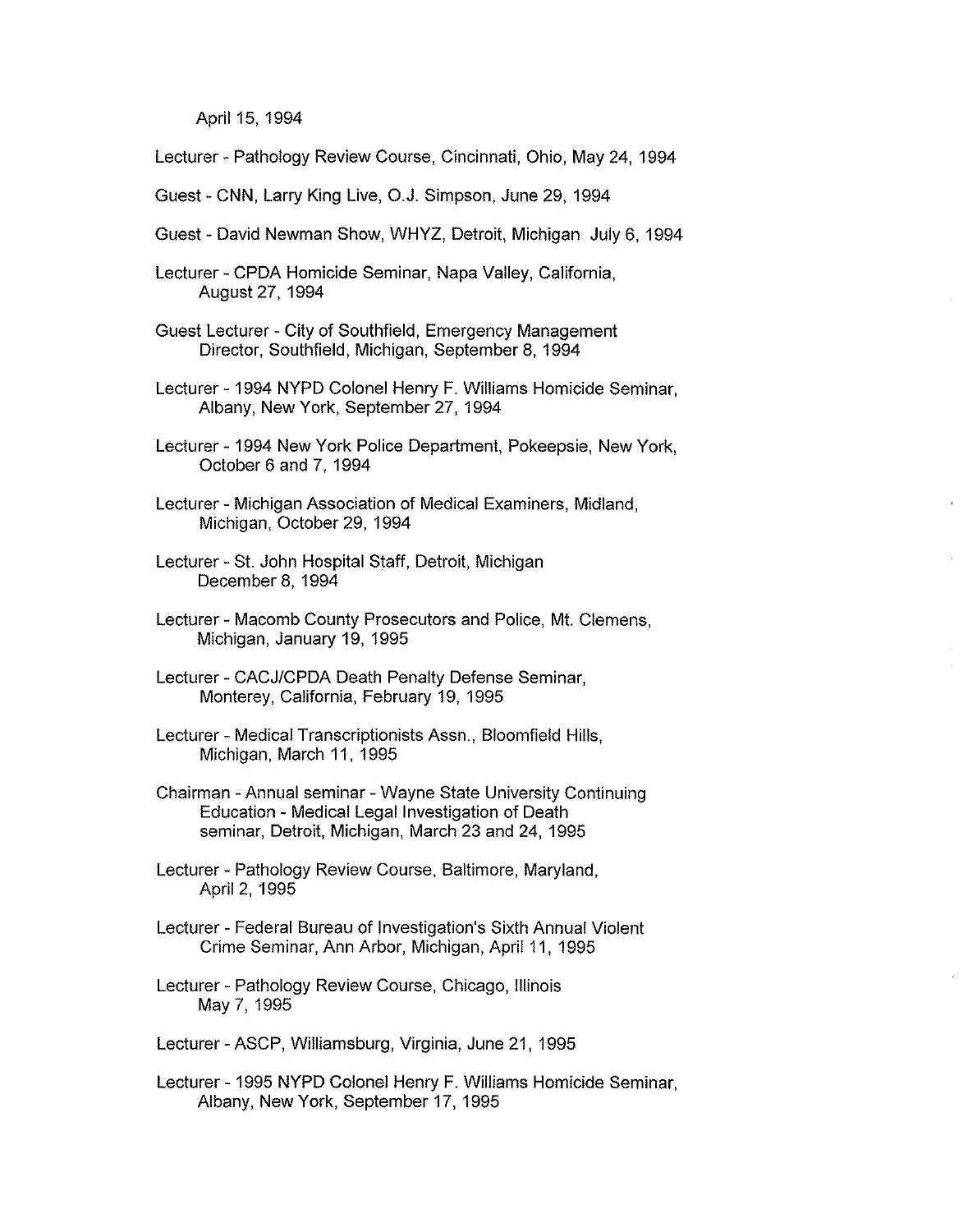- Lecturer Sterling Heights Citizens Police Academy, Sterling Heights, Michigan, October 5, 1995
- Lecturer Wayne County Judges, Detroit, Michigan, October 8, 1995
- Guest Lecturer Criminal Defense Attorneys, Traverse City, Michigan, November 3, 1995
- Lecturer Medical Examiner's staff, Big Rapids, Michigan, November 4, 1995
- Lecturer Detroit College of Law, Detroit, Michigan, November 15, 1995
- Member Organ Donation Panel, Lansing, Michigan, November 19, 1995
- Lecturer Grand Rapids Airport Personnel, Grand Rapids, Michigan, December 4, 1995
- Lecturer Beaumont Hospital Staff, Royal Oak, Michigan January 24, 1996
- Chairman Annual seminar Wayne State University Continuing Education - Medical Legal Investigation of Death seminar, Detroit, Michigan, March 21 and 22, 1996
- Lecturer Flight Nurses Assn., Midland, Michigan, March 29, 1996
- Lecturer Pathology Review Course, Chicago, Illinois May 13, 1996
- Lecturer Carteret County Medical Society, North Carolina May 16, 1996
- Lecturer St. Clair County Medical Examiner's staff, Port Huron, Michigan, May 28, 1996
- Lecturer Criminal Defense Attorneys, Lima, Ohio, September 20, 1996
- Lecturer 1996 NYPD Colonel Henry F. Williams Homicide Seminar, Albany, New York, September 29, 1996

Guest Lecturer - Forense' 96, International Congress, Sao Paulo, Brazil, October 6 to 12, 1996

- Lecturer Death Investigation Seminar, Springfield, Illinois October 15-16, 1996
- Lecturer St. Clair County Medical Examiner's staff, Port Huron, Michigan, November 5, 1996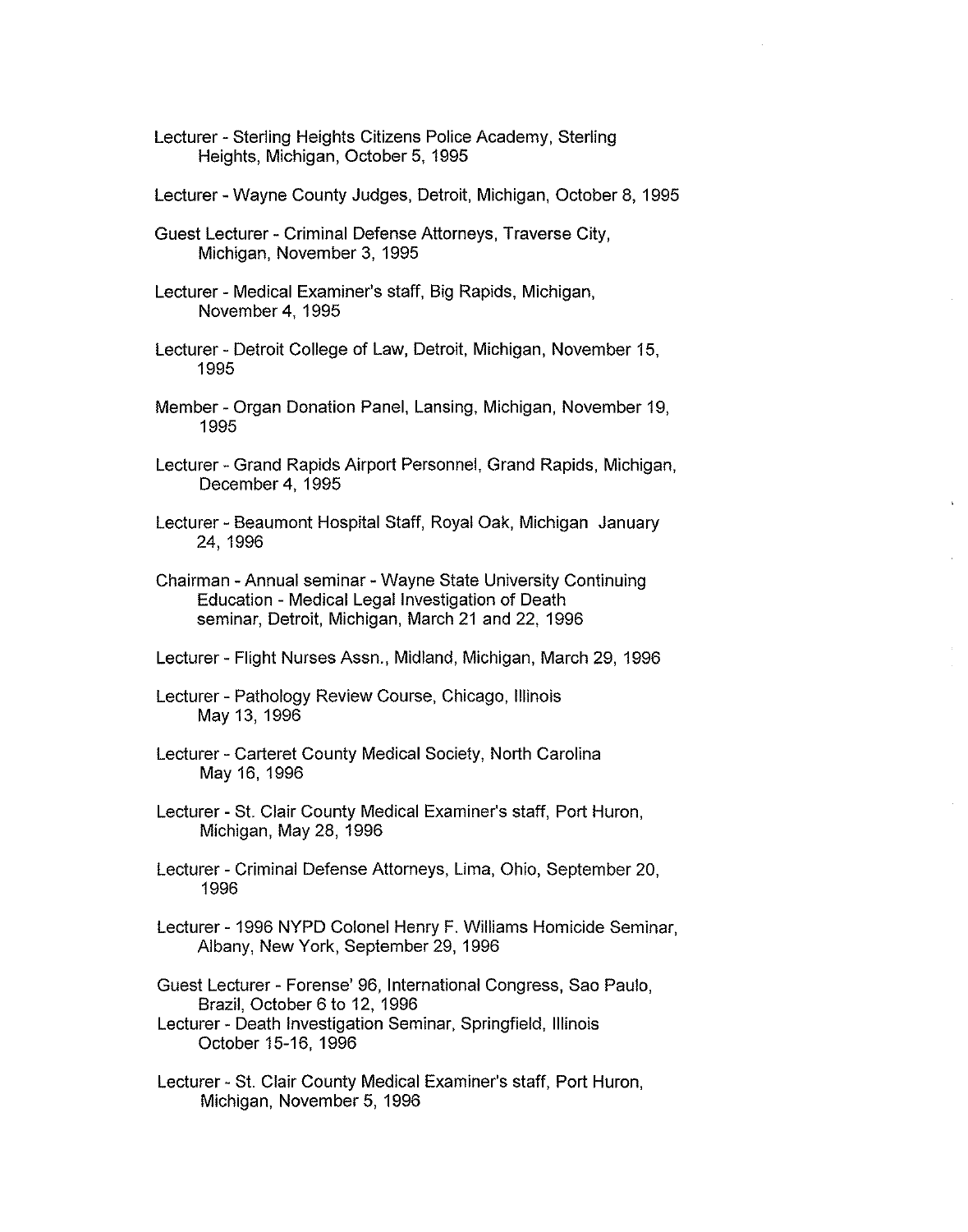Lecturer - St. Clair County Medical Examiner's staff, Port Huron, Michigan, February 25, 1997

Chairman - Annual seminar - Wayne State University Continuing Education - Medical Legal Investigation of Death seminar, Detroit, Michigan, March 6 and 7, 1997

Guest Lecturer - Rush Presbyterian - St. Luke's Medical Center, Department of Pathology, March 24, 1997

Guest Lecturer - Criminal Defense Attorneys, Novi, Michigan April 4, 1997

Lecturer - Grosse Pointe Woods Counsel, May 15, 1997

Lecturer - Oakland ANA ER Nurses, May 8, 1997

Lecturer - City of Grosse Pointe Woods Department of Public Safety, June 19, 1997

Lecturer - Oakland County Emergency Nurses Association, October 8, 1997

Lecturer - Wayne State University Health Center - ER Residents, November 20, 1997

Lecturer - Sex, Science and Criminal Defense: A Medical-Legal Seminar -Ohio Association of Criminal Defense Lawyers, March 27, 1998

Lecturer - Medicolegal Investigation of Death Seminar - Robert C. Byrd Health Sciences Center of West Virginia, April 25, 1998

Lecturer- Death Penalty Seminar, Ohio, May 14, 1998

Lecturer- Osler Toledo, May 16, 1998

Lecturer - Wolfreiser, June 18, 1998

Lecturer - Collinsville, Illinois, August 24-26, 1998

Lecturer - University of Michigan Department of Pathology, September 22, 1998

Lecturer - Macomb County - Traffic Evidence, October 6, 1998

Lecturer - Michigan State Police Forensic Science Laboratory, October 21, 1998

Lecturer - Michigan Association of Medical Examiners Annual Conference,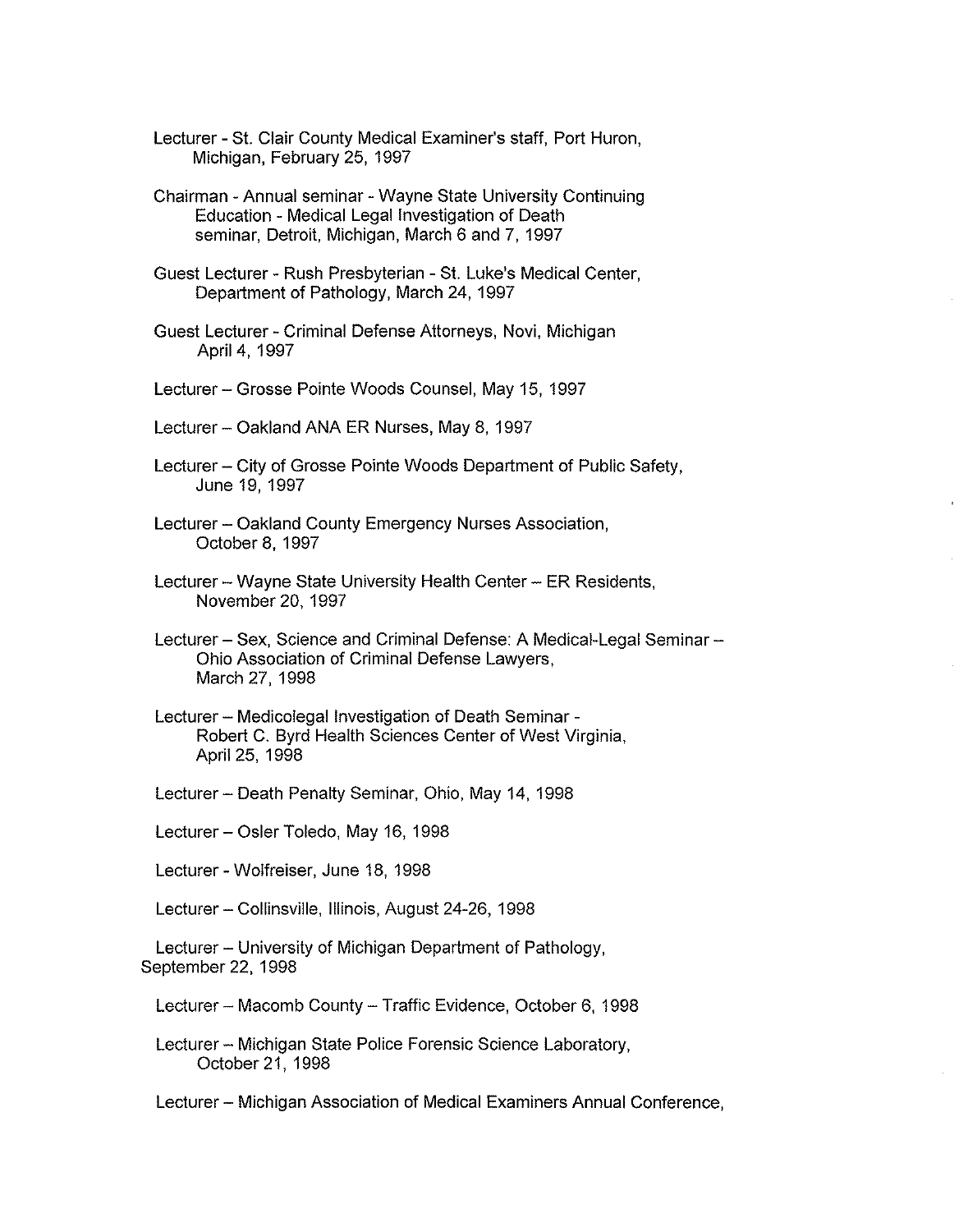October 23-25, 1998

- Lecturer Pattern Injury Nurse Examiner Conference, June 28, 1999
- Lecturer Criminal Advocacy Program, September 10, 1999
- Lecturer New York State Police Colonel Henry F. Williams Homicide Seminar, September 18, 1999
- Lecturer- Chicago, September 25, 1999
- Lecturer Forensic Investigation: Blueprint for Failure -Techniques & Strategies in Forensic Investigation -27<sup>th</sup> Annual Florida Medical Examiners & 7<sup>th</sup> Annual Investigation for Identification Combined Educational Conference, October 1, 1999
- Lecturer Port Huron, Michigan, October 19, 1999
- Lecturer Advocates Polish American Bar Association, October 21, 1999
- Lecturer- GPJC Adult Cultural October Doubleheader, October 27, 1999
- Lecturer Erie County Bar Association, Sandusky, Ohio, December 10, 1999
- Lecturer American Academy of Forensic Science Odontology Section, February 25, 2000
- Lecturer 17<sup>th</sup> Annual Emergency & Critical Care Conference -Survival Flight - University of Michigan Flight Nurses, March 10, 2000
- Lecturer Life in the Balance 2000: Defending Death Penalty Cases, March 25-28, 2000
- Lecturer Cases & O.J. Simpson, Port Huron, Michigan, May 16, 2000
- Lecturer St. John Hospital, November 1, 2000
- Lecturer National Seminar on Forensic Evidence and the Criminal Law Philadelphia, Pennsylvania, November 2-5, 2000
- Lecturer University of Michigan Department of Pathology, December 5, 2000
- Lecturer Balistics & Trauma St. John Surgical & ER Physicians, January 18, 2001
- Lecturer Criminal Defense Attorneys of Michigan Doubletree Hotel, Novi, Michigan March 1-3, 2001
- Lecturer Life in the Balance 2001: Defending Death Penalty Cases -National Legal Aid & Defender Association, March 3-6, 2001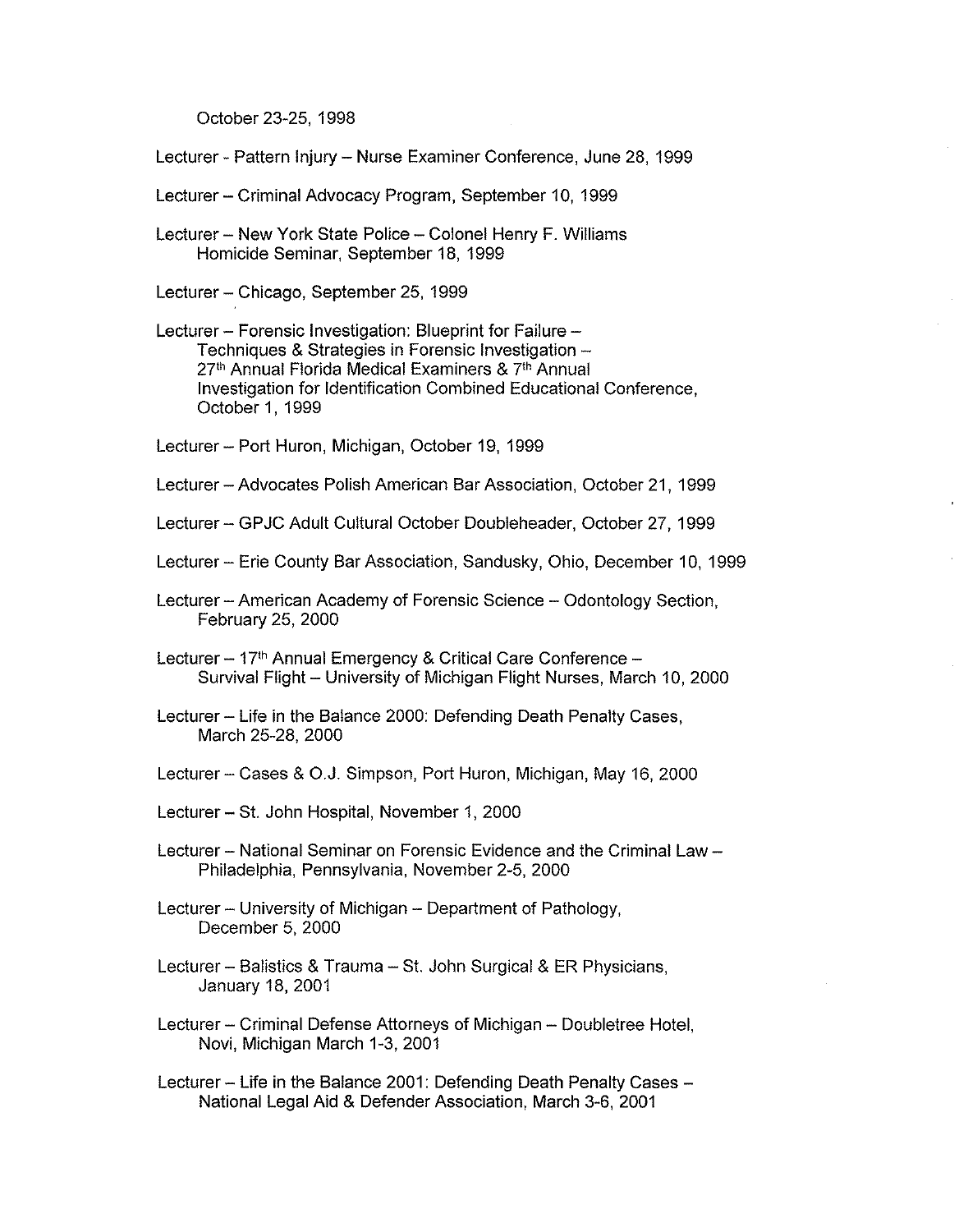Lecturer - Expert of All Sorts seminar - Ohio Association of Criminal Defense Lawyers, May 4, 2001

Lecturer - Famous Medical Mysteries - The Mamonides Society, February 28, 2002

Lecturer - Michigan Funeral Directors - Frankenmuth, Michigan, March 7, 2002

Lecturer - 18<sup>th</sup> Annual Emergency & Critical Care Conference -Survival Flight - University of Michigan Flight Nurses, March 8, 2002

Lecturer - National Legal Aid & Defender Association - Kansas City, March 12, 2002

Lecturer - Federal HAT Counsel - New Orleans, April 12, 2002

Lecturer - SANE Nurses - Macomb Community College, May 8, 2002

Lecturer - MESI Class - West Branch, Michigan, May 10, 2002

Lecturer - Bluewaterland Emergency Care Conference - Sarnia, Ontario, Canada, May 31, 2002

Lecturer - Montpelier, France, September 2 - 7, 2002

Lecturer - Henry F. Williams Homicide Seminar - Albany, New York, September 22, 2002.

Lecturer - Jahrestagung Deutsche Gesellschaft fur Rechtsmedizin - Ronstock, Germany, September 24 - 25, 2002.

Lecturer - Advocates, Polish American Bar Association - Hamtramck, Michigan, February 13, 2003.

Lecturer – 19<sup>th</sup> Annual Emergency & Critical Care Conference – University of Michigan Survival Flight Nurses, March 21, 2003.

Lecturer - Medical Examiners Investigators Training - Genesee & Lapeer County, Michigan, April 14, 2003.

Lecturer - Indiana State Coroner's Association - Clarksville, Indiana, June 23, 2003.

Lecturer - Accident Reconstruction, Sterling Heights, Michigan, October 3, 2003.

Lecturer - Osler - Chicago Lecture, November 2, 2003.

Lecturer - Turning Point's Forensic Nurse Examiner Program, - Macomb County Community College, January 20, 2004.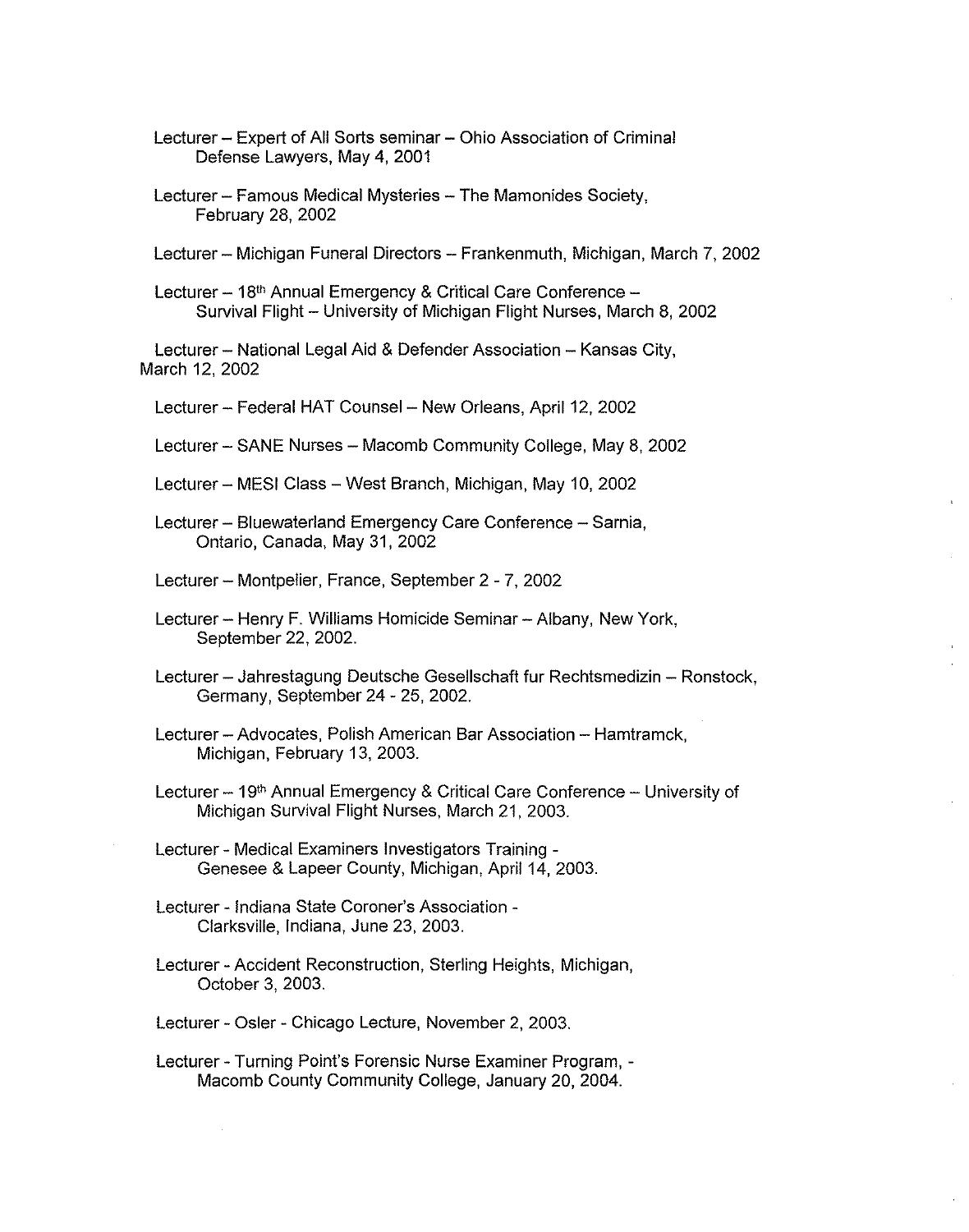Lecturer - Funeral Directors Meeting, Patterns of Injury - Frankenmuth, Michigan, March 11, 2004.

Chairman - Annual Seminar 28th year - Wayne State University Continuing Education - Medical Legal Investigation of Death seminar. April 21-23, 2004.

Lecturer - Colonel Henry F. Williams Homicide Seminar - Albany, New York, October 4, 2004.

Lecturer - Medical Examiners Investigators Training - Port Huron, Michigan, October 6, 2004.

Lecturer - Indiana Division of the International Association for Identification - Fort Wayne, Indiana, October 19, 2004

Lecturer - Saint Mary's Emergency Trauma Conference - Saginaw, Michigan, October 22, 2004.

Lecturer - Turning Point's SANE nurses seminar, Macomb County Community College, November 12, 2004.

Lecturer - Survival Flight - 21 Annual Emergency and Critical Care Conference, University of Michigan, March 17, 2005.

Lecturer - Interpretation of injuries - 19<sup>th</sup> Medicolegal Investigation of Death Seminar, University of West Virginia in Morgantown, West Virginia, April 2, 2005.

Lecturer - Wayne State Wayne State University Continuing Education - Medicolegal Investigation of Death seminar, Detroit, Michigan, April 20-22, 2005.

Lecturer - Wisconsin Coroner and Medical Examiner Association, Wisconsin - key note

speaker for Medical Examiner and Coroners in significance of Forensic Pathology.

June 6-7, 2005

Lecturer- New York State Police HFW Seminar - 18th Annual Colonel Henry F. Williams Homicide Seminar, Albany, New York, September 18, 2005

Lecturer - 11<sup>th</sup> Annual Investigation for Identification Educational Conference -Patterned Injuries, Tall Tales - Pensacola, Florida, September 30, 2005

Lecturer - Turning Point's SANE nurses seminar, Macomb County Community College, November 4, 2005

Lecturer - Survival Flight - 22<sup>nd</sup> Annual Emergency and Critical Care Conference, University of Michigan, March 26, 2006.

Lecturer - Wayne State, Wayne State University Continuing Education - Medicolegal Investigation of Death seminar, Detroit, Michigan, April 26-28, 2006.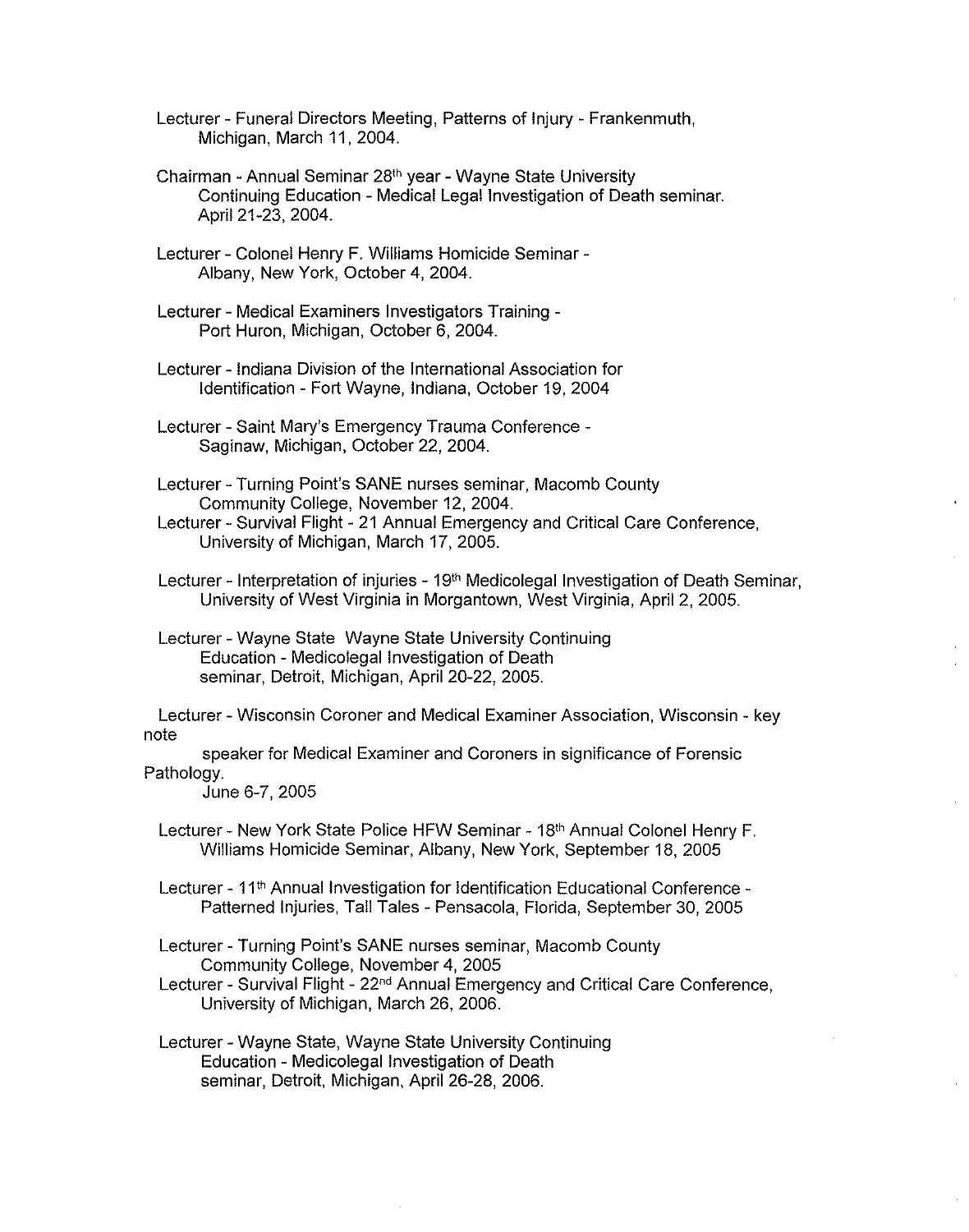Lecturer - Henry Ford Academy, Introduction to Forensic Investigation, October 30, 2006.

- Lecture Wayne State Wayne State University Continuing Education - Medicolegal Investigation of Death seminar, Las Vegas, Nevada, November 29-December 1, 2006.
- Lecture Survival Flight 23rd Annual Emergency and Critical Care Conference, University of Michigan, March 22, 2007.

#### **COURSES TAUGHT AT WAYNE STATE (1988 to PRESENT)**

- Chairman Annual seminar Wayne State University Continuing Education - Medical Legal Investigation of Death seminar. 2005 is the  $29<sup>th</sup>$  year.
- 1988 October 5, 12, 19 and 26 November 2, 9, 16, 23, and 30 December 7 and 14 Forensic Pathology course for Pathology Residents
- 1988 November 4 and 7 Forensic Pathology course for Sophomore Medical **Students**
- 1988 November 3 Forensic Pathology course for Sophomore Medical **Students**
- 1990 October 26 Forensic Pathology Course for Sophomore Medical **Students**
- 1991 October 9 Forensic Pathology course for Pathology Residents
- 1991 October 16 Forensic Pathology course for Pathology Residents
- 1991 October 23 Forensic Pathology course for Pathology Residents
- 1991 October 25 Forensic Pathology Course for Sophomore Medical **Students**
- 1992 October 23 Forensic Pathology Course for Sophomore Medical **Students**
- 1993 March 31 Forensic Anthropology